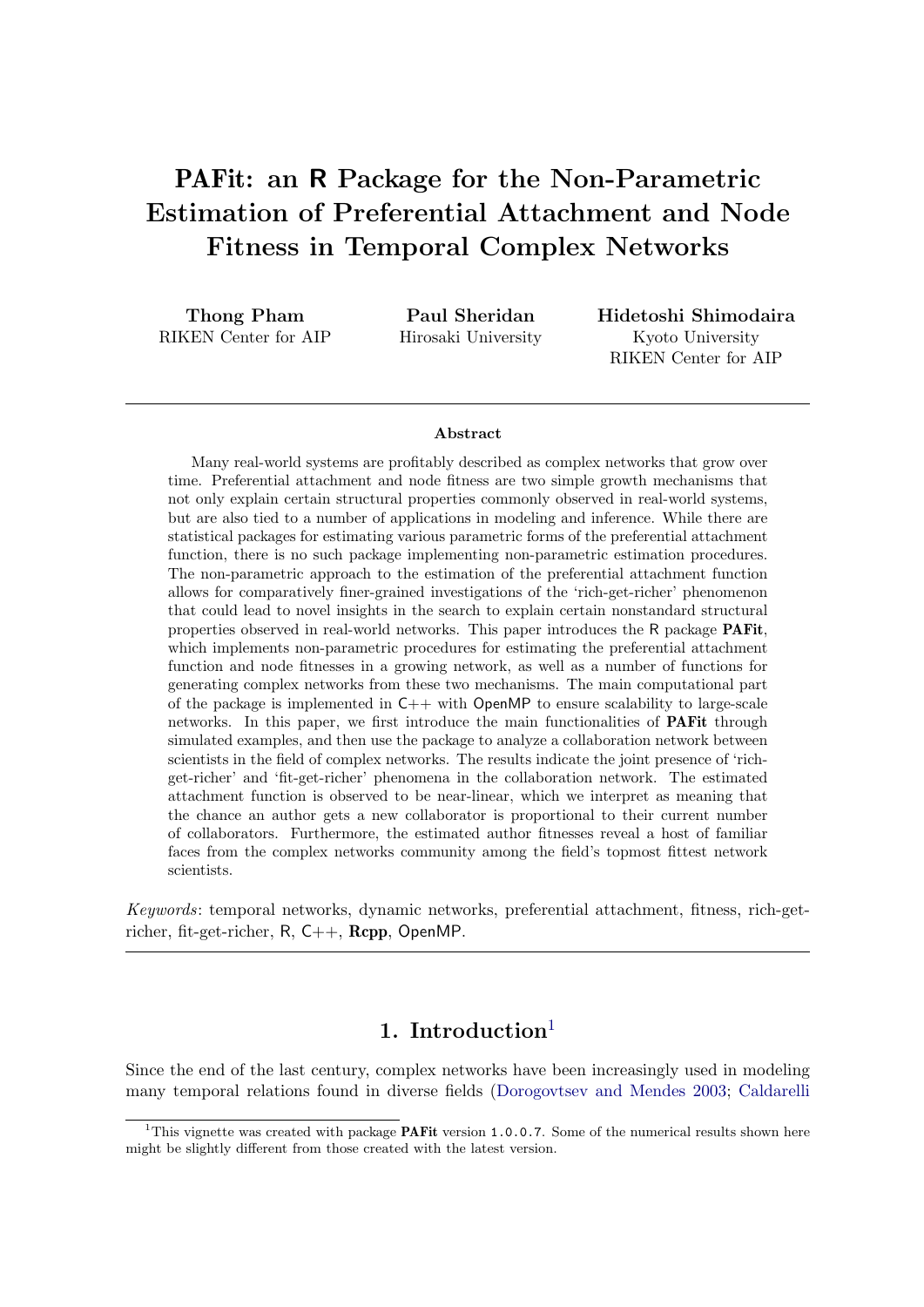[2007;](#page-25-1) [Newman](#page-27-0) [2010\)](#page-27-0). Some notable examples include collaboration networks between authors in a scientific field [\(Newman](#page-27-1) [2001\)](#page-27-1), connection networks between computers on the Internet (Barabási et al. [2000\)](#page-24-0), and sexual relation networks between members of a com-munity [\(Liljeros](#page-27-2) *et al.* [2001\)](#page-27-2). The primary motivation for using complex networks as a simplified representation of real-world systems is that they shed light on the behaviors of complex systems through the study of underlying patterns of connections. Although this is an over-simplification for systems depending heavily on domain-specific details, this approach nevertheless offers a first view of a system's topological properties, and can be used to guide subsequent in-depth analyses.

Among the most important real-world network structural properties is degree distribution. Degree distribution lets us understand the proportion of highly and lowly connected nodes in a network. Since the highly connected nodes are key components of a network, this understanding in turn sheds light on the answers of important practical questions, including how to prevent the spreading of rumors [\(Nekovee](#page-27-3) et al. [2007\)](#page-27-3), how to stop a virus outbreak [\(Pastor-](#page-27-4)[Satorras and Vespignani](#page-27-4) [2001\)](#page-27-4), and how to guard against cybernetic attacks [\(Albert](#page-24-1) et al. [2000\)](#page-24-1).

The degree distributions of many real-world networks have been found to be heavy-tailed [\(Al-](#page-24-2)bert and Barabási [1999\)](#page-24-2). The best-known heavy-tailed distribution in network science is the power-law, which is a distribution where the number of nodes in a network with degree k is proportional to  $k^{-\gamma}$  with  $\gamma > 1$ . Besides the power-law, there is emerging evidence that real-world network degree distributions have other heavy-tailed forms, including the lognormal [\(Redner](#page-28-0) [2005\)](#page-28-0), exponential [\(Dunne](#page-25-2) et al. [2002\)](#page-25-2), stretched exponential [\(Newman](#page-27-5) et al. [2002\)](#page-27-5), and power-law with exponential cut-off [\(Clauset](#page-25-3) et al. [2009\)](#page-25-3).

All of these heavy-tailed distributions differ from the light-tailed binomial degree distribution, which is characteristic of networks produced by the classical Erdös-Rényi  $(ER)$  random graph model (Erdös and Rényi [1959\)](#page-25-4). This observation prompted network scientists to search for new modeling ingredients capable of explaining heavy-tailed degree distributions. What they found is that temporal complex network models incorporating growth mechanisms offer a powerful modeling framework for achieving this end.

Temporal complex network models, or temporal network models for short, are probabilistic generative models of real-world networks that change with time. In its most common form, a temporal network model assumes that a network grows gradually from some initial state by the addition of new nodes and edges over a large number of discrete time-steps. Some well-known basic models in the field of complex networks are the Barabási-Albert (BA) model [\(Albert](#page-24-2) and Barabási [1999\)](#page-24-2) and the Bianconi-Barabási (BB) model (Bianconni and Barabási [2001\)](#page-24-3). More complex growth models that are used in the field include exponential random graph models [\(Ripley](#page-28-1) et al. [2018;](#page-28-1) [Krivitsky and Handcock](#page-27-6) [2018b\)](#page-27-6) and dynamic stochastic block models [\(Matias and Miele](#page-27-7) [2016\)](#page-27-7). Growth mechanisms, which govern how a node acquires new edges in the growth process, are the most important elements that distinguish different temporal network models.

This paper focuses on estimating two interpretable growth mechanisms: preferential attachment (PA) and node fitness. In the PA mechanism, the probability  $P_i(t)$  that a node  $v_i$ acquires a new edge at time t is proportional to a positive function,  $A_{k_i(t)}$ , of its current degree  $k_i(t)$ . The function  $A_k$  is called the attachment function. The name 'preferential attachment' stems from the motivation for the mechanism: if  $A_k$  is an increasing function,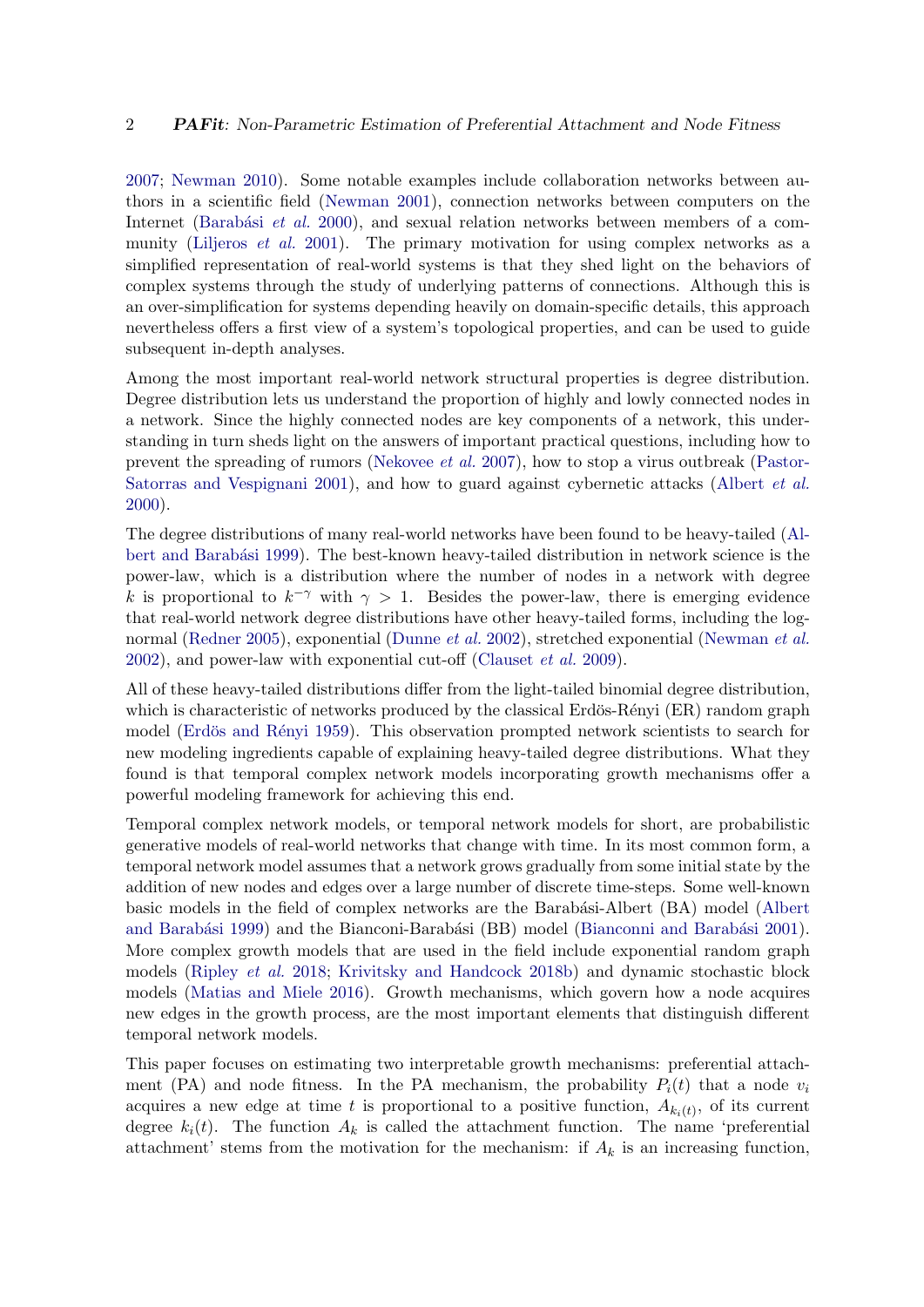a highly connected node will acquire more edges than a lowly-connected node, which is an appealing property in many real-world situations. From now, we will say that PA exists if  $A_k$  is an increasing function. The opposite of PA, which we call anti-PA, occurs when  $A_k$  is a decreasing function. Note, however, that the meaning we use here differs from the original meaning of the term 'preferential attachment' used in the BA model, which means only the linear case of  $A_k = k$ . This linear form in fact has been long known in other fields with various names such as 'rich-get-richer' [\(Simon](#page-28-2) [1955\)](#page-28-2) and 'cumulative advantage' [\(Price](#page-28-3) [1976\)](#page-28-3). When  $A_k$  assumes the log-linear form of  $k^{\alpha}$ , with  $\alpha$  called the attachment exponent, we have the generalized BA model [\(Krapivsky](#page-26-0) et al. [2001\)](#page-26-0).

In contrast with the PA mechanism, in the fitness mechanism the probability  $P_i(t)$  that a node  $v_i$  acquires a new edge depends only on the positive number  $\eta_i$ . The quantity  $\eta_i$  is called the node fitness, or just fitness, of  $v_i$  and can be interpreted as its intrinsic attractiveness. The fitness mechanism offers a simple way to express the variance in edge-acquisition potential between nodes of the same degree. For example, two early-career scientists with roughly the same number of collaborators at some point in time may acquire different numbers of collaborators in the future based on their intrinsic fitnesses.

The PA and node fitness mechanisms combine to produce a wide range of degree distributions. In their combined form, the probability  $P_i(t)$  is proportional to the product of  $A_{k_i(t)}$  and  $\eta_i$ :

<span id="page-2-0"></span>
$$
P_i(t) \propto A_{k_i(t)} \times \eta_i. \tag{1}
$$

Based on the functional form of  $A_k$  and the distribution of  $\eta_i$ 's, the model defined by Equa-tion [1](#page-2-0) can produce networks with various degree distributions (Bianconni and Barabási [2001;](#page-24-3) [Caldarelli](#page-25-5) et al. [2002;](#page-25-5) [Borgs](#page-24-4) et al. [2007;](#page-24-4) [Kong](#page-26-1) et al. [2008\)](#page-26-1). In Section [2,](#page-3-0) we will discuss the relation of Equation [1](#page-2-0) with existing statistical models.

Equation [1](#page-2-0) has a number of applications. Based on the functional forms of  $A_k$  and  $\eta_i$ , we can test for the presence of one and/or the other of the 'rich-get-richer' and 'fit-get-richer' phenom-ena in a temporal network [\(Pham](#page-28-4) *et al.* [2016\)](#page-28-4). These two mechanisms have been advanced to explain another phenomenon called the 'generalized friendship paradox' [\(Feld](#page-25-6) [1991;](#page-25-6) [Eom and](#page-25-7) [Jo](#page-25-7) [2014;](#page-25-7) [Momeni and Rabbat](#page-27-8) [2015\)](#page-27-8). They are also used in inference problems in biological networks [\(Sheridan](#page-28-5) et al. [2010;](#page-28-5) [Guetz and Holmes](#page-25-8) [2011\)](#page-25-8), the World Wide Web [\(Kong](#page-26-1) et al. [2008\)](#page-26-1), Internet topology graphs (Bezáková et al. [2006\)](#page-24-5), and citation networks [\(Wang](#page-28-6) et al. [2013;](#page-28-6) [Sinatra](#page-28-7) et al. [2016;](#page-28-7) [Ronda-Pupo and Pham](#page-28-8) [2018\)](#page-28-8). Finally, we can classify real-world temporal network data based on the estimated attachment exponent of  $A_k$  [\(Kunegis](#page-27-9) *et al.*) [2013\)](#page-27-9).

While there are existing R packages that estimate PA in a growing network, including the pack-ages tergm [\(Krivitsky and Handcock](#page-27-6) [2018b\)](#page-27-6) and **RSiena** [\(Ripley](#page-28-1) *et al.* [2018\)](#page-28-1), these packages, however, rely on parametric methods to estimated the  $A_k$  function. This means that one has to assume a functional form for  $A_k$ , rather than learning it from observed data without constraint. Non-parametric estimation of  $A_k$  allows for a finer inspection of the 'rich-get-richer' phenomenon [\(Pham](#page-28-9) et al. [2015,](#page-28-9) [2016\)](#page-28-4), and such methods have been used to provide clues to explain irregularities observed in real-world degree distributions [\(Sheridan and Onodera](#page-28-10) [2018\)](#page-28-10).

This paper introduces the R package **PAFit** [\(Pham](#page-28-11) *et al.* [2018\)](#page-28-11), which fills the gap with an implementation of the standard PA and node fitness non-parametric estimation procedures. In particular, we implement Jeong's method [\(Jeong](#page-26-2) et al. [2003\)](#page-26-2), Newman's method [\(Newman](#page-27-1))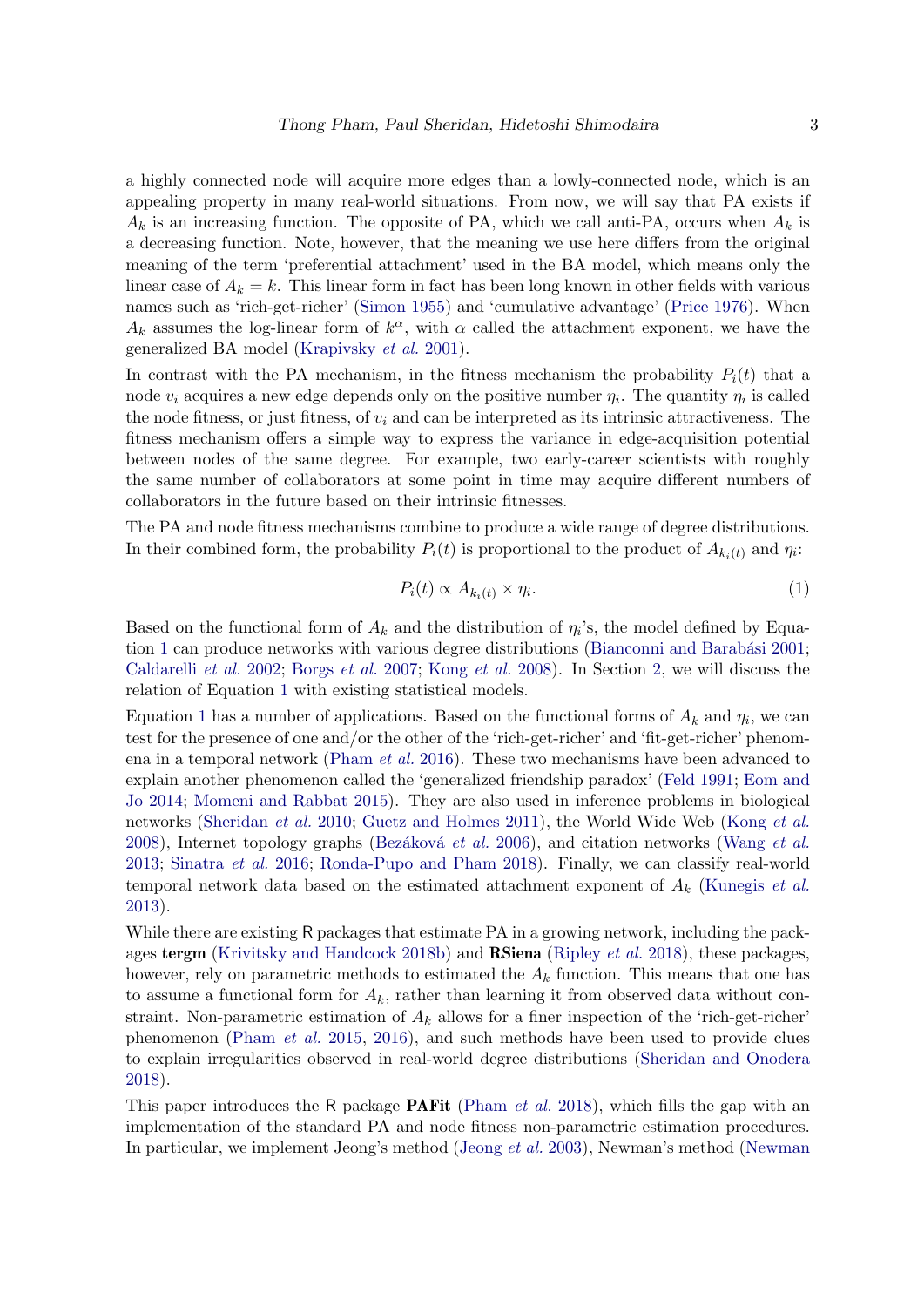$2001$ ) and the PAF it method [\(Pham](#page-28-9) *et al.* [2015,](#page-28-9) [2016\)](#page-28-4) in the package. The first two are heuristic methods that are widely used to estimate non-parametrically the attachment function  $A_k$ in isolation, while the last one is a statistical method that can non-parametrically estimate either  $A_k$  (or  $\eta_i$ ) in isolation or simultaneously estimate the two mechanisms. Although using PAFit is advisable in almost every circumstance, Jeong's method and Newman's method are still widely used and might still be appropriate in certain situations. Therefore, the inclusion of the two heuristic methods in the package is warranted. We discuss their strengths and shortcomings in Section [2](#page-3-0) when we provide an overview of the methodology and related statistical models.

The package also implements a variety of functions to simulate temporal networks from the PA and node fitness mechanisms, as well as functions to plot the estimated results and underlying uncertainties. We review **PAFit**'s main functions in Section [3.](#page-7-0) Before demonstrating their usages on three simulated examples in Section [5,](#page-11-0) we discuss how PAFit relates with existing network analysis packages in Section [4.](#page-10-0) We provide a systematic simulation to asses the results of the non-parametric joint estimation in Section [6,](#page-17-0) before showing a complete endto-end work-flow analyzing a collaboration network of scientists from the field of complex networks in Section [7.](#page-18-0) Finally, concluding remarks are given in Section [8.](#page-23-0)

## 2. Mathematical background

<span id="page-3-0"></span>Here we review the standard methods for estimating the attachment function  $A_k$  and node fitnesses  $\eta_i$  in a temporal network. In Section [2.1,](#page-3-1) we state the network growth model used in the package as well as discuss its relation with exiting statistical models. We review the estimation of  $A_k$  in isolation in Section [2.2,](#page-4-0) then the estimation of the  $\eta_i$ 's in isolation in Section [2.3,](#page-5-0) and finally the joint estimation of  $A_k$  and the  $\eta_i$ 's in Section [2.4.](#page-5-1)

#### <span id="page-3-1"></span>2.1. Network model

First we describe the General Temporal (GT) model [\(Pham](#page-28-4) *et al.* [2016\)](#page-28-4) used in **PAFit**. The model is a generalization of many well-known temporal network models in the complex network field.

Starting from some given initial graph  $G_0$ , the GT model generates a temporal network sequentially as follows: at time-step  $t \geq 1$ , the network  $G_t$  is obtained by adding new edges and new nodes to  $G_{t-1}$ . The number of new edges and new nodes added at time t is denoted as  $m(t)$ and  $n(t)$ , respectively. The model assumes that the parameters governing the distributions of  $G_0$ ,  $m(t)$  and  $n(t)$  do not involve  $A_k$  and the  $\eta_i$ 's. Note that the term  $k_i(t)$  is defined as the degree of node  $v_i$  at the onset of time-step t. On top of these structural preconditions, the GT model assumes that the probability that a node  $v_i$  with degree  $k_i(t)$  receives a new edge at time  $t$  is given by the formula of Equation [1.](#page-2-0)

The GT model includes a handful of well-known growing network models, based on PA and node fitness as special cases; see Table [1](#page-4-1) for a summary. Unlike the BA or BB models, the GT model allows for the emergence of new edges between old nodes and can handle both undirect and directed networks. We refer readers to Supplementary Information Section S2.2 in [Pham](#page-28-4) et al. [\(2016\)](#page-28-4) for the definition of the model in the case of undirected networks. The GT model is related to models used in the R packages RSiena and tergm. But we defer a discussion of these packages to Section [4.](#page-10-0)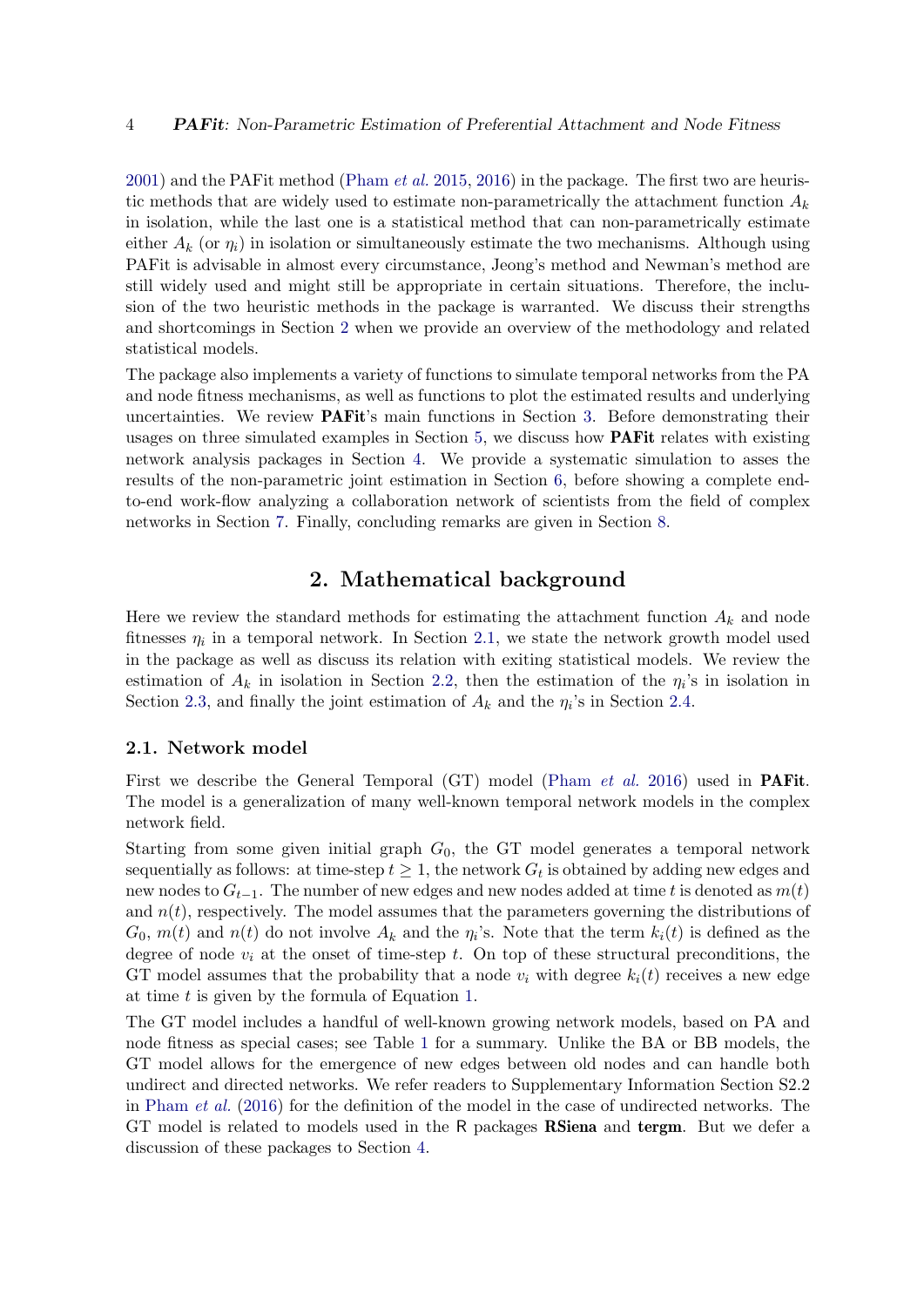<span id="page-4-1"></span>

| Temporal network model                  | Attachment function Node fitness |            |
|-----------------------------------------|----------------------------------|------------|
| Growing ER model (Callaway et al. 2001) | $A_k=1$                          | $\eta_i=1$ |
| BA model                                | $A_k = k$                        | $\eta_i=1$ |
| Caldarelli model                        | $A_k=1$                          | Free       |
| BB model                                | $A_k = k$                        | Free       |

Table 1: Some well-known special cases of the GT model as defined by Equation [1.](#page-2-0)

Looking beyond the field of complex networks, the GT model bears some similarities to the contagious Poisson process [\(Coleman](#page-25-10) [1964;](#page-25-10) [Allison](#page-24-6) [1980\)](#page-24-6) and the conditional frailty model [\(Kelly and Lim](#page-26-3) [2000;](#page-26-3) [Box-Steffensmeier and De Boef](#page-24-7) [2006\)](#page-24-7). In the contagious Poisson process, the initial propensity of each node plays a similar role to that of node fitness and the rate of enforcement represents the PA mechanism. In the conditional frailty model, while the frailty of each node describes the heterogeneity among nodes and thus is similar to node fitness, the event-based baseline hazard rate has the same effect as the non-parametric function  $A_k$ .

#### <span id="page-4-0"></span>2.2. Attachment function estimation

The methods for estimating the attachment function  $A_k$  in isolation assume a simplified version of Equation [1,](#page-2-0) in which the  $\eta_i$  are assumed to be 1. Thus the probability  $P_i(t)$  in Equation [1](#page-2-0) depends only on  $A_k$ . Perhaps the most frequently-encountered parametric version of this model is the log-linear form  $A_k = k^{\alpha}$  with attachment exponent  $\alpha$ . Network scientists are particularly interested in estimating  $\alpha$ , since the asymptotic degree distribution of the network corresponds to simple regions of  $\alpha$ . If  $\alpha$  is less than unity (the sub-linear case), then the degree distribution is a stretched exponential, while in the super-linear case of  $\alpha > 1$ , one node will eventually get all the incoming new edges [\(Krapivsky](#page-26-0) et al. [2001\)](#page-26-0). It is only the linear case of  $\alpha = 1$  that gives rise to a power-law distribution.

Concerning the above model, there are three main methods for estimating  $A_k$ : Jeong's method [\(Jeong](#page-26-2) et al. [2003\)](#page-26-2), Newman's method [\(Newman](#page-27-1) [2001\)](#page-27-1), and PAFit [\(Pham](#page-28-9) et al. [2015\)](#page-28-9). Jeong's method basically makes a histogram of the number of new edges  $n_k$  connected to a node with degree k, then divides  $n_k$  by the number of nodes with degree k in the system to get  $A_k$  [\(Jeong](#page-26-2) *et al.* [2003\)](#page-26-2). Jeong's method has the merit of being simple, but estimates obtained using the method are subject to high variance and low accuracy [\(Pham](#page-28-9) et al. [2015\)](#page-28-9). By contrast, Newman's method combines a series of histograms for lower variance and higher accuracy [\(Newman](#page-27-1) [2001\)](#page-27-1). Note that in PAFit we implemented a corrected version of Newman's original method [\(Pham](#page-28-9) et al. [2015\)](#page-28-9). The main drawback of Newman's method is that the mathematical assumption behind its derivation holds only when  $\alpha = 1$ , thus the method amounts to an approximation when  $\alpha \neq 1$  [\(Pham](#page-28-9) *et al.* [2015\)](#page-28-9).

The final method is PAFit [\(Pham](#page-28-9) et al. [2015\)](#page-28-9). It iteratively maximizes an objective function that is a combination of the log-likelihood of the model with a regularization term for  $A_k$  by a Minorization-Maximization (MM) algorithm [\(Hunter and Lange](#page-26-4) [2000\)](#page-26-4). There is a hyperparameter, called r, in the method that controls the strength of the regularization. PAFit chooses r automatically by cross-validation [\(Pham](#page-28-4) *et al.* [2016\)](#page-28-4). We defer the details to Section [2.4.](#page-5-1) The method is not only able to recover  $A_k$  accurately, but also can estimate the standard deviation of the estimated  $A_k$  for each k [\(Pham](#page-28-9) et al. [2015\)](#page-28-9). Its main drawback is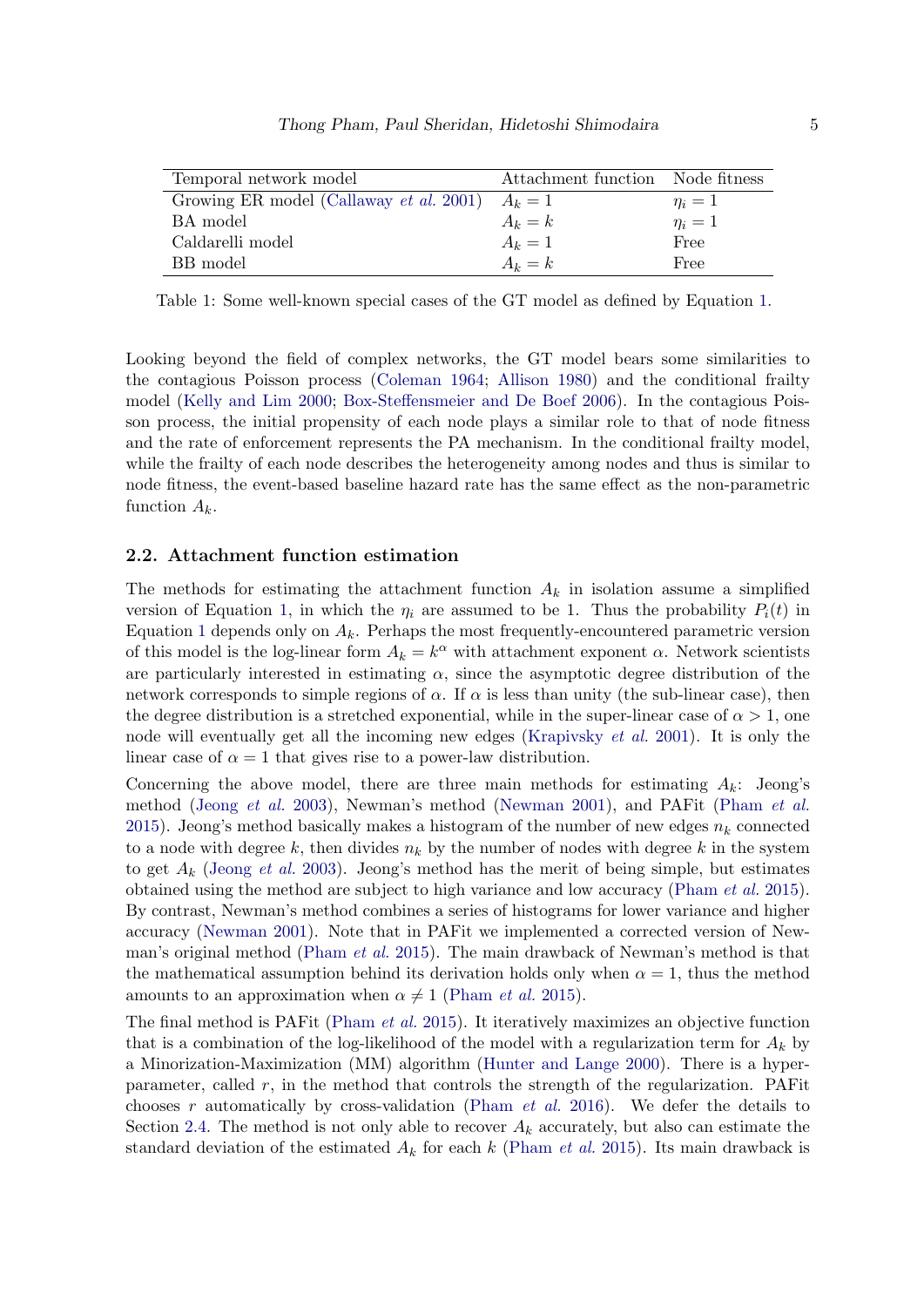that it might be slow, since it is an iterative algorithm.

#### <span id="page-5-0"></span>2.3. Node fitness estimation

When we consider only node fitnesses, there are two generative models in the literature with different assumptions regarding the functional form of  $A_k$  in Equation [1.](#page-2-0) While the Caldarelli model [\(Caldarelli](#page-25-5) *et al.* [2002\)](#page-25-5) assumes that  $A_k$  is 1 for all k, the BB model [\(Bianconni and](#page-24-3) Barabási [2001\)](#page-24-3) assumes that  $A_k = k$ . Both models have been shown to generate networks with various heavy-tailed distributions [\(Borgs](#page-24-4) *et al.* [2007;](#page-24-4) [Kong](#page-26-1) *et al.* [2008\)](#page-26-1).

Node fitnesses in both models can be estimated by variants of the PAFit method proposed in [Pham](#page-28-4) *et al.* [\(2016\)](#page-28-4), by either setting  $A_k = k$  for the BB model or  $A_k = 1$  for the Caldarelli model. These estimation methods use MM algorithms that maximize the corresponding loglikelihood functions with a regularization term that regularizes the distribution of the  $\eta_i$ 's. More specifically, the inverse variance of this distribution is controlled by a hyper-parameter, called s, which is chosen automatically by cross-validation. We defer a more detail discussion to the next section. We note that node fitnesses in the BB model can also be estimated by the method in [Kong](#page-26-1) et al. [\(2008\)](#page-26-1). But since PAFit has been shown to outperform this method [\(Pham](#page-28-4) et al. [2016\)](#page-28-4), we did not include it in the package.

#### <span id="page-5-1"></span>2.4. Joint estimation of the attachment function and node fitnesses

Finally, by using the full model in Equation [1](#page-2-0) the method PAFit in [Pham](#page-28-4) *et al.* [\(2016\)](#page-28-4) can jointly estimate  $A_k$  and  $\eta_i$ . We note this full model includes all the temporal network models shown in Table [1.](#page-4-1) For a more complete table, see Table 1 in [Pham](#page-28-4) *et al.* [\(2016\)](#page-28-4).

The objective function of PAFit is a combination of the log-likelihood of the full model defined by Equation [1](#page-2-0) and two regularization terms: one for  $A_k$  and one for  $\eta_i$ . While we refer readers to Supplementary Information Section S2.3 in [Pham](#page-28-4) *et al.* [\(2016\)](#page-28-4) for a complete presentation, we will sketch here the log-likelihood function for the case of directed networks. Assume the set of observed snapshots is  $\{G_t\}_{t=0}^T$ . Let  $\mathbf{A} = [A_0 \ A_1 \cdots A_{K-1}]^T$  be the vector of the PA function and  $\eta = [\eta_1 \eta_2 \cdots \eta_N]$  be the vector of node fitnesses. Here K is the maximum degree appearing in the growth process and  $N$  is the total number of nodes at the end of the process. Let  $z_i(t)$  be the number of new edges connected to node  $v_i$  at time-step t. Equation [1](#page-2-0) implies that  $\{z_i(t)\}_{i=1}^N$  follows a multinomial distribution with parameters  $\{\pi_i(t)\}_{i=1}^N$ , where

<span id="page-5-3"></span>
$$
\pi_i(t) = \frac{A_{k_i(t)} \eta_i}{\sum_{j=1}^N A_{k_j(t)} \eta_j}.
$$
\n(2)

<span id="page-5-2"></span>Here we use the convention  $k_i(t) = -1$  for a node that did not exist at time-step t and  $A_{-1} = 0$ . Using Equation [2,](#page-5-2) one can write the likelihood of each snapshot  $G_1, \dots, G_T$ . The log-likelihood function of the temporal network  $\{G_t\}_{t=0}^T$  is then the sum of the log-likelihood of each snapshot and is equivalent to:

$$
l(\mathbf{A}, \boldsymbol{\eta}) = \sum_{t=1}^{T} \sum_{i=1}^{N} z_i(t) \log A_{k_i(t)} + \sum_{t=1}^{T} \sum_{i=1}^{N} z_i(t) \log \eta_i - \sum_{t=1}^{T} \sum_{i=1}^{N} z_i(t) \log \sum_{j=1}^{N} A_{k_j(t)} \eta_j + C, \quad (3)
$$

with C being the logarithm of the product of the probability mass functions of  $G_0$ ,  $m(t)$ , and  $n(t)$ . Since the GT model, as stated in Section [2.1,](#page-3-1) assumes that the parameters governing the distributions of  $G_0$ ,  $m(t)$  and  $n(t)$  do not involve  $A_k$  and  $\eta_i$ , we can treat C as a constant.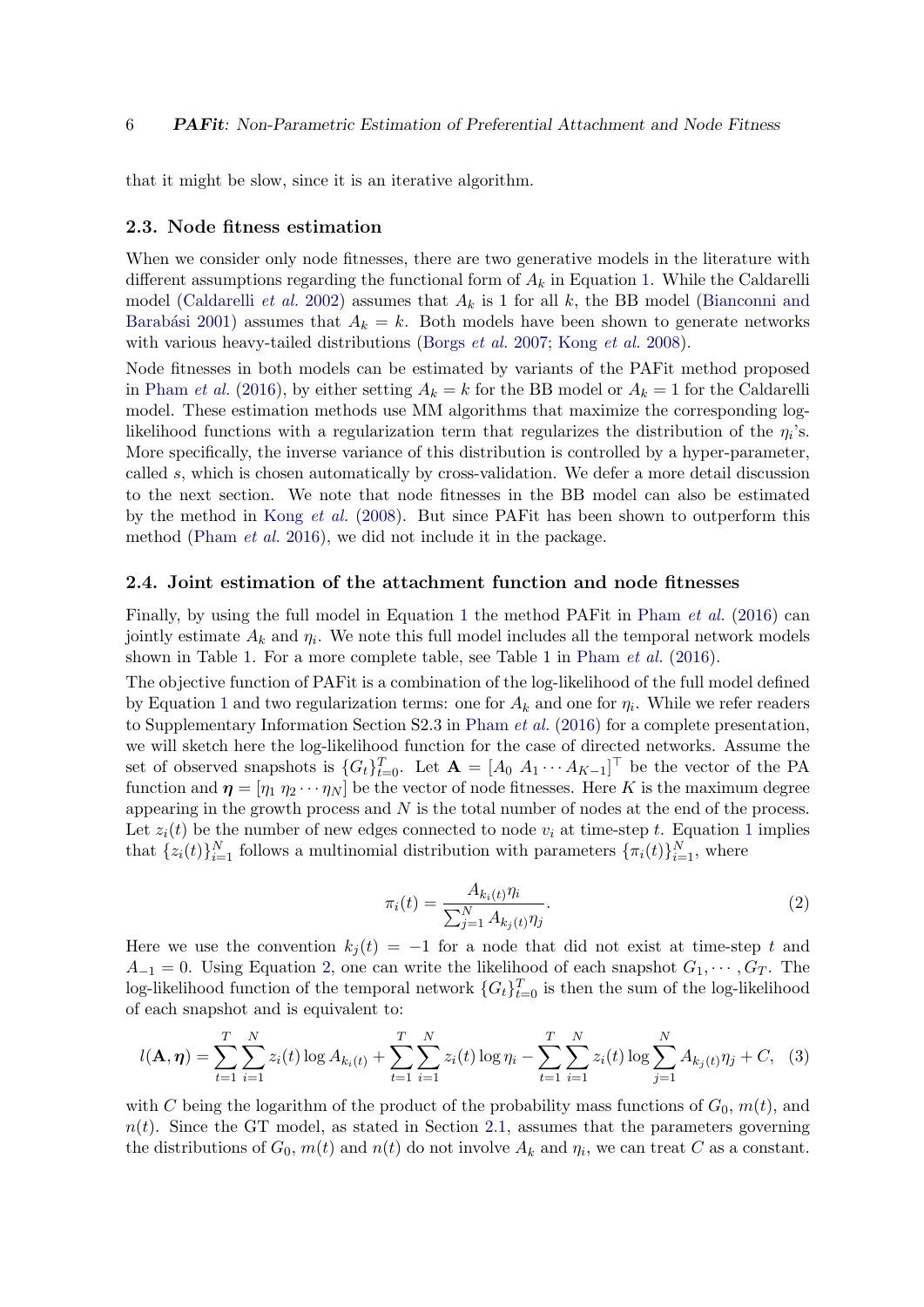The regularization term for  $A_k$  is defined by

<span id="page-6-0"></span>
$$
reg_A = -r \sum_{k=1}^{K-2} w_k \left( \log A_{k+1} + \log A_{k-1} - 2 \log A_k \right)^2, \tag{4}
$$

with  $r \geq 0$ ,  $w_k = \sum_{t=1}^T m_k(t)$  and  $m_k(t)$  the number of edges that connect to a degree k node at time-step t. This term controls the shape of  $A_k$ . When r is large,  $A_k$  becomes more linear on a log-scale. In limiting as r approaches infinity, we effectively assume that  $A_k = k^{\alpha}$  [\(Pham](#page-28-4) [et al.](#page-28-4) [2016\)](#page-28-4). Thus this covers the case of  $\alpha = 1$  in the BA model and the BB model, and the case of  $\alpha = 0$  in the growing ER and the Caldarelli model.

The regularization term for the node fitnesses is defined by

<span id="page-6-1"></span>
$$
reg_F = \sum_{i=1}^{N} ((s-1)\log \eta_i - s\eta_i),
$$
\n(5)

with  $s > 0$ . This term is the sum of the logarithms of Gamma distribution densities with mean 1 and variance  $1/s$ . The regularization is equivalent to placing such Gamma distributions as priors independently for each node fitness  $\eta_i$ . The larger the value of s, the more tightly concentrated the values of  $\eta_i$  become. If s is infinitely large, then all  $\eta_i$  will take the same value. This is equivalent to estimating the attachment function in isolation.

To conclude: joint estimation with the above regularization terms also compasses the two cases of estimating either  $A_k$  or  $\eta_i$  in isolation. In particular, we maximize the following objective function:

$$
J(\mathbf{A}, \boldsymbol{\eta}) = l(\mathbf{A}, \boldsymbol{\eta}) + reg_A + reg_F,
$$

with an MM algorithm. At each iteration, the algorithm replaces the objective function with an easier-to-maximize surrogate function and this surrogate function is maximized instead. The surrogate function is chosen in such a way that the objective function value is guaranteed to be nondecreasing over iterations. We refer the readers to [Hunter and Lange](#page-26-5) [\(2004\)](#page-26-5) for the definition of a surrogate function and the techniques used to derive them. For a surrogate function, the variables are often separable, i.e., the partial derivative of one variable does not involve the others, and thus the maximization at each iteration, i.e., finding the variables by setting all the partial derivatives to zero, can be parallelized. While we refer readers to Supplementary Information Section S2.4 of [Pham](#page-28-4) *et al.* [\(2016\)](#page-28-4) for a detailed discussion, the essence of the MM algorithms in **PAFit** is to linearize the term  $\log \sum_{j=1}^{N} A_{k_j(t)} \eta_j$  in Equation [3](#page-5-3) and to apply Jensen's inequality to make the variables in Equation [4](#page-6-0) separable.

As mentioned in the two previous sections, the values of  $r$  and  $s$  are automatically selected by cross-validation. In particular, the dataset is divided into a learning part  ${G_t}_{0}^{T_*}$  and a testing part  $\{G_t\}_{T_*}^T$ , where  $T_*$  is the smallest positive number such that the ratio of the number of new edges in the learning part, i.e.,  $\sum_{t=1}^{T_*} \sum_{i=1}^N z_i(t)$ , to that of the whole dataset, i.e.,  $\sum_{t=1}^{T} \sum_{i=1}^{N} z_i(t)$ , is at least  $p = 0.75$  (the default value). For each combination of r and s, we use the learning data to get the estimated value of  $A$  and  $\eta$  and plug these estimated values into Equation [3](#page-5-3) to calculate the log-likelihood of the testing data. The combination of r and s that maximize this log-likelihood is then chosen. The method then re-estimates  $\bf{A}$ and  $\eta$  using the whole dataset with the chosen combination of r and s.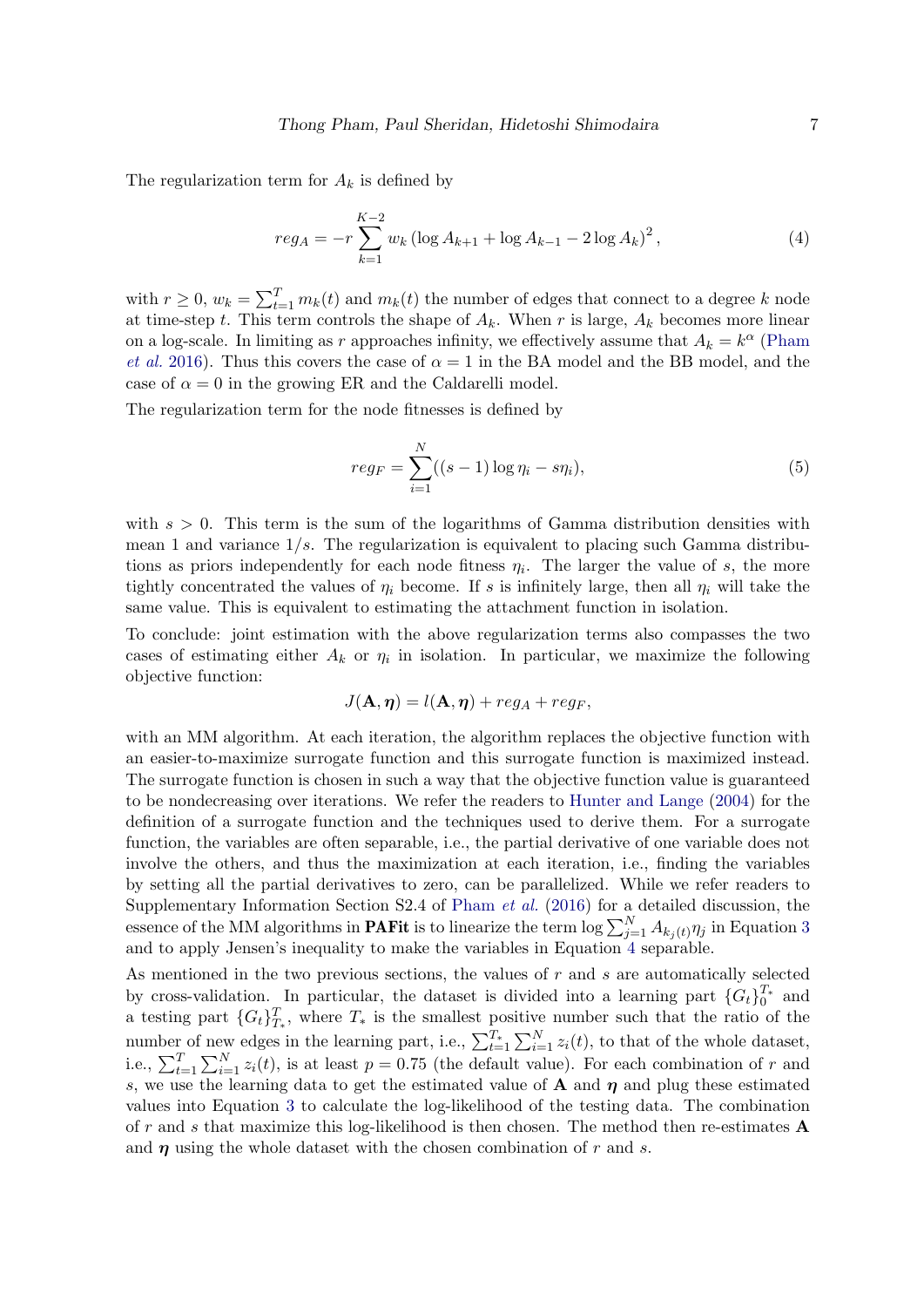### 3. Package overview

<span id="page-7-0"></span>The PAFit package provides functions to simulate various temporal network models, gather essential network statistics from raw input data, and use these summarized statistics in the estimation of  $A_k$  and the  $\eta_i$  values. The heavy computational parts of the package are implemented in  $C_{++}$  through the use of the **Rcpp** package (Eddelbuettel and François [2011;](#page-25-11) [Eddelbuettel](#page-25-12) [2013;](#page-25-12) [Eddelbuettel and Balamuta](#page-25-13) [2017\)](#page-25-13). Furthermore, multi-core machine users can enjoy a hassle-free speed up through OpenMP parallelization mechanisms implemented in the code. Apart from the main functions, the package also includes a real-world collaboration network dataset between scientists in the field of complex networks. Table [2](#page-8-0) summarizes the main functions in the package. In what follows, we will review the main package functions one by one.

Firstly, most well-known temporal network models based on PA and node fitness mechanisms can be easily simulated using the package. PAFit implements generate\_BA for the BA model, generate\_ER for the growing ER model, generate\_BB for the BB model, and generate\_fit\_only for the Caldarelli model. These functions have many customizable options. For example, the number of new edges at each time-step is a tunable stochastic variable; see Table [3](#page-9-0) for descriptions of the parameters. They are actually wrappers of the more powerful generate\_net function, which simulates networks with more flexible attachment function and node fitness settings.

Each temporal network model generation function outputs a PAFit\_net object, which is a list with four fields: type, fitness, PA, and graph. The type field is a string indicating the type of network: "directed" or "undirected". This field is "directed" for the networks generated by the simulation functions. The fitness and PA fields contain the true node fitnesses and PA function, respectively. The graph field contains the generated temporal network in a three-column matrix format. Each row of this matrix is of the form (id\_1 id\_2 time\_stamp). While id\_1 and id\_2 are IDs of the source node and the destination node, respectively, time\_stamp is the birth time of the edge. This is the so-called edge-list format in which raw temporal networks are stored in many on-line repositories [\(Kunegis](#page-27-10) [2013;](#page-27-10) [Leskovec](#page-27-11) [and Krevl](#page-27-11) [2014\)](#page-27-11). We will discuss how to use functions provided by PAFit to convert this edge-list format to formats used in other network analysis packages in the next section. One can apply the function plot directly to a PAFit\_net object to visualize its contents.

The second functionality of PAFit is implemented in get\_statistics. With its core part implemented in  $C_{++}$ , this function efficiently collects all temporal network summary statistics that are needed in the subsequent estimation of PA and node fitnesses. The input network is assumed to be stored as a PAFit\_net object. One can use the function graph\_from\_file to read an edge-list graph from a text file into a PAFit\_net object, or convert an edge-list matrix to this class by the function as.PAFit\_net.

The edge-list matrix is assumed to be in the same format as **PAFit** simulated graphs, i.e., each row is of the form (id\_1 id\_2 time\_stamp). The node IDs are required to be integers greater than  $-1$ , but need not to be contiguous. Note that (id  $-1$  t) describes a node id that appeared at time t without any edge. There are no assumptions on the values or data types of time\_stamp, other than that their chronological order is the same as what the R function order returns. Examples of timestamps that satisfy this requirement are the integer vector 1:T, the format 'yyyy-mm-dd', and the POSIX time.

The get\_statistics function automatically handles both directed and undirected networks.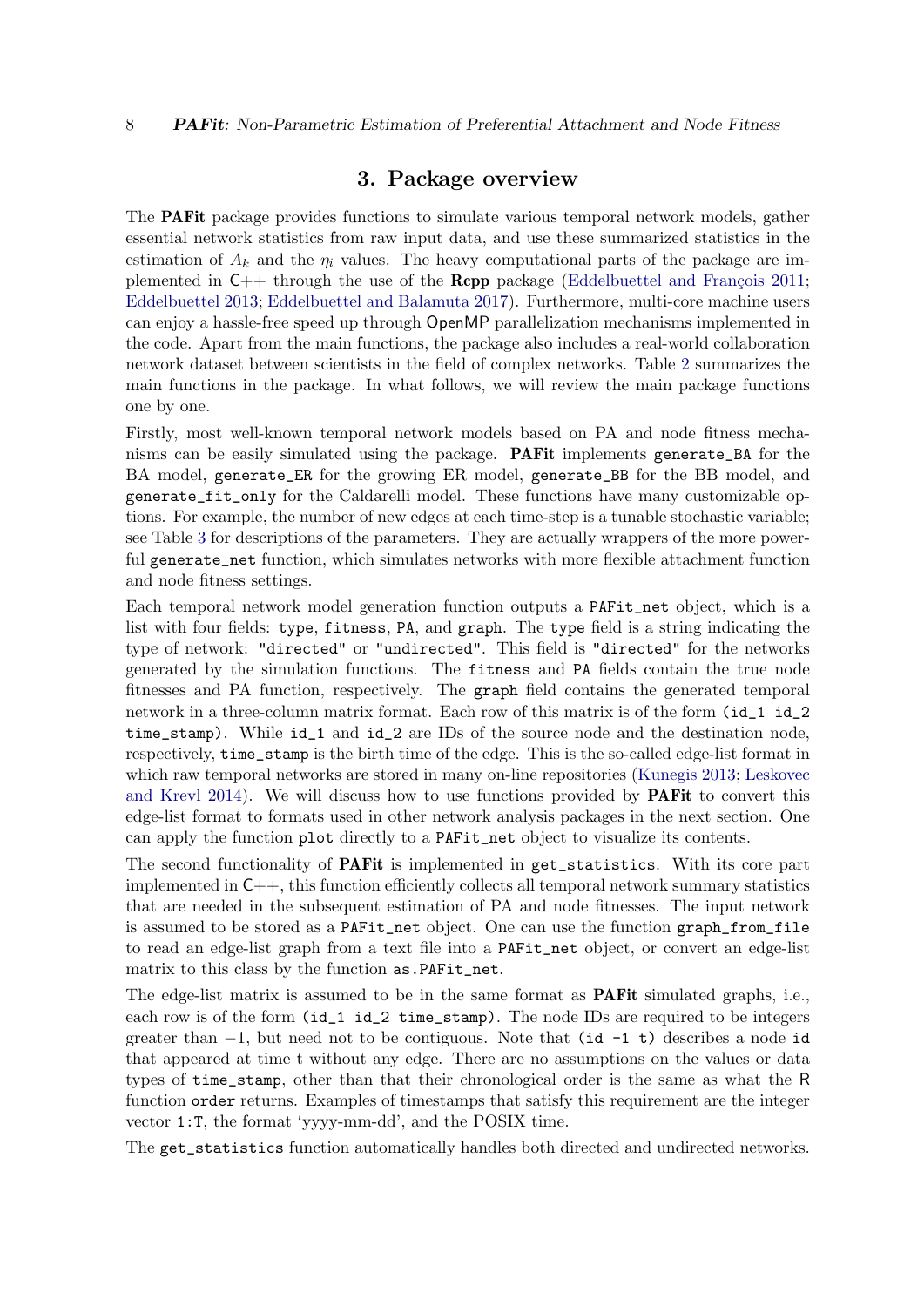<span id="page-8-0"></span>

| Function             | Main input                                                   | Output                                            |
|----------------------|--------------------------------------------------------------|---------------------------------------------------|
| generate_ER          | network parameters                                           | network from the growing ER model                 |
| generate_BA          | network parameters                                           | network from the generalized directed BA model    |
| generate_BB          | network parameters                                           | network from the BB model                         |
| generate_fit_only    | network parameters                                           | network from the Caldarelli model                 |
| generate_net         | network parameters                                           | network from the GT model                         |
| get_statistics       | PAFit_net object containing the network                      | PAFit_data object containing summary statistics   |
| Jeong                | PAFit_net object and PAFit_data object                       | estimated PA function by Jeong's method           |
| Newman               | PAFit_net object and PAFit_data object                       | estimated PA function by Newman's method          |
| $only_A_eestimate$   | PAFit_net object and PAFit_data object                       | estimated PA function by PAFit                    |
| $only_F$ -gstimate   | PAFit_net object and PAFit_data object                       | estimated node fitnesses by PAFit                 |
| joint_estimate       | PAFit_net object and PAFit_data object                       | estimated PA function and node fitnesses by PAFit |
| to_networkDynamic    | PAFit_net object                                             | networkDynamic object                             |
| from_networkDynamic  | networkDynamic object                                        | PAFit_net object                                  |
| to_igraph            | PAFit_net object                                             | igraph object                                     |
| ${\tt from\_igraph}$ | igraph object                                                | PAFit_net object                                  |
| graph_to_file        | PAFit_net object                                             | text file in either edge-list format or gml       |
| graph_from_file      | text file in edge-list format or gml                         | a PAFit_net object                                |
| as.PAFit_net         | edge-list matrix                                             | PAFit_net object                                  |
| test_linear_PA       | degree vector                                                | Linear_PA_test_result object                      |
|                      | Table 2: Summary of the main functions in the PAFit package. |                                                   |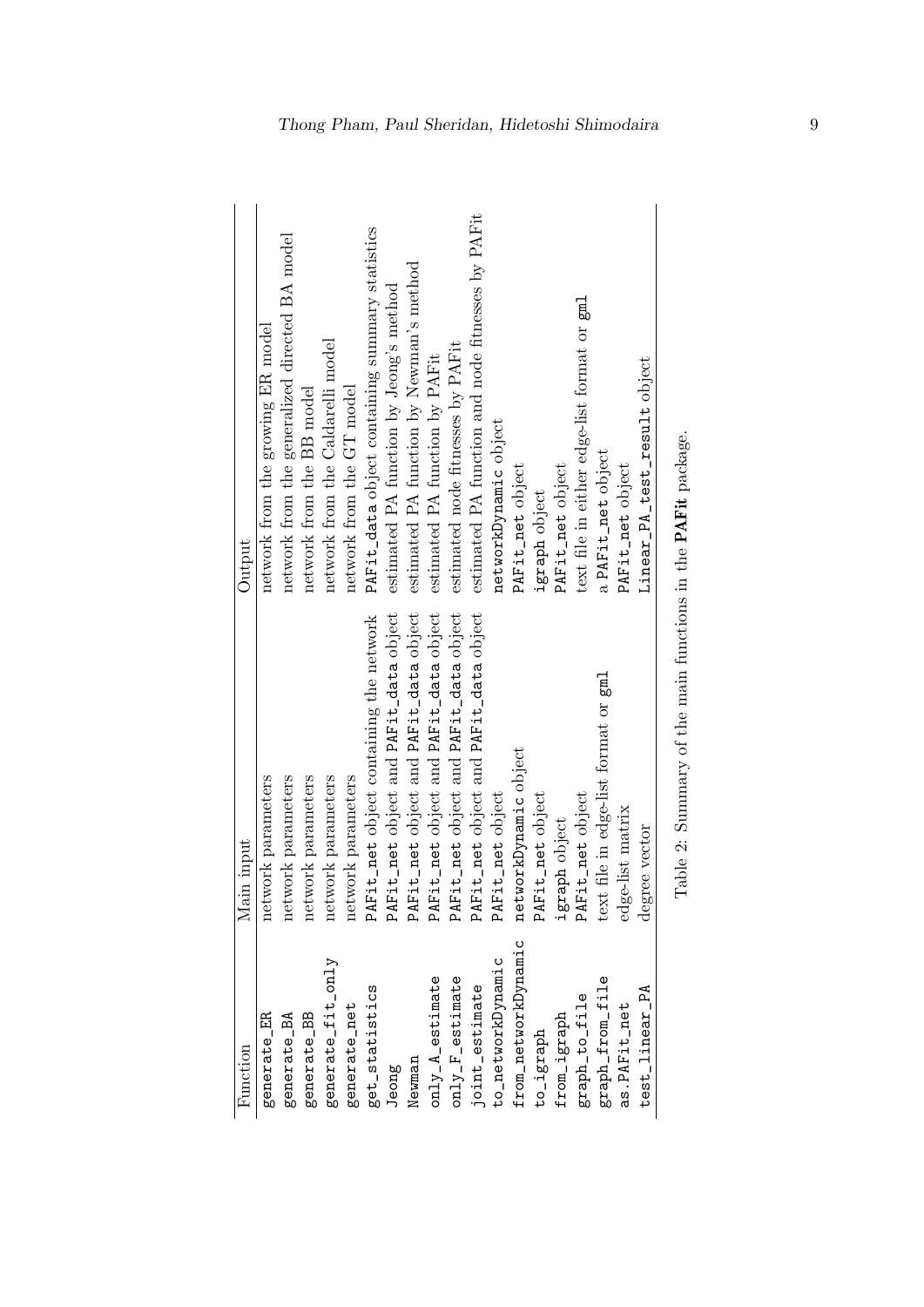<span id="page-9-0"></span>

| Parameter (default value) Description |                                                                |
|---------------------------------------|----------------------------------------------------------------|
| N(1000)                               | total number of nodes in the network                           |
| $num\_seed(2)$                        | initial graph is a circle with num_seed nodes                  |
| $multiple\_node(1)$                   | number of new nodes added at each time-step                    |
| m(1)                                  | number of edges of a new node                                  |
| alpha $(1)$                           | attachment exponent $\alpha$ when we assume $A_k = k^{\alpha}$ |
| $mode_f("gamma")$                     | distribution of node fitnesses: gamma, log-normal or power-law |
| s(10)                                 | distribution of node fitnesses has mean 1 and variance $1/s$   |

Table 3: Main parameters in network generating functions in the PAFit package.

It returns a list containing many statistics that can be used to characterize the network growth process. Notable fields are m\_tk containing the number of new edges that connect to a degree-k node at time-step t, and  $\mathbf{n}$  **ode\_degree** containing the degree sequence, i.e., the degree of each node at each time-step.

The most important functionality of **PAF** it relates to the estimation of the attachment function and node fitnesses of a temporal network. This is implemented through various methods. There are three usages: estimation of the attachment function in isolation, estimation of node fitnesses in isolation, and the joint estimation of the attachment function and node fitnesses.

The functions for estimating the attachment function in isolation are: Jeong for Jeong's method, Newman for Newman's method, and only\_A\_estimate for the PAFit method in [Pham](#page-28-9) [et al.](#page-28-9) [\(2015\)](#page-28-9). For estimation of node fitnesses in isolation, only\_F\_estimate implements a variant of the PAFit method in [Pham](#page-28-4) *et al.* [\(2016\)](#page-28-4). For the joint estimation of the attachment function and node fitnesses, we implement the full version of the PAFit method [\(Pham](#page-28-4) *et al.*) [2016\)](#page-28-4) in joint\_estimate. The input of these functions is the output object of the function get\_statistics. The output objects of these functions contain the estimation results as well as some additional information pertaining to the estimation process.

In Table [4,](#page-10-1) we show the input parameters of joint\_estimate, the most important function in PAFit. This function takes the temporal network net\_object and the summarized statistics net\_stat as the main inputs. There are three parameters that control the estimation process: p, stop\_cond, and mode\_reg\_A. The parameter p specifies the ratio of the number of new edges in the learning data to that of the full data in the cross-validation step. Following [Pham](#page-28-4) et al. [\(2016\)](#page-28-4), its default value is set at 0.75. The parameter stop\_cond specifies the threshold  $\epsilon$ : the iterative algorithm will continue until the relative difference in the objective function  $J(\mathbf{A}, \boldsymbol{\eta})$ between two successive iterations falls below this threshold [\(Pham](#page-28-4) et al. [2016;](#page-28-4) Zhou [et al.](#page-29-0) [2011\)](#page-29-0). The default value  $\epsilon = 10^{-8}$  is set following [Pham](#page-28-4) *et al.* [\(2016\)](#page-28-4). The parameter mode\_reg\_A specifies the regularization term for  $A_k$ . The default value mode\_reg\_A = 0 corresponds to the regularization term in Equation [4](#page-6-0) [\(Pham](#page-28-4) *et al.* [2016\)](#page-28-4). When  $\text{mode\_reg\_A}$ = 1, the following regularization term is used:

$$
-r\sum_{k=2}^{K-1} w_k \left\{ \frac{\log A_{k+1} - \log A_k}{\log (k+1) - \log k} - \frac{\log A_k - \log A_{k-1}}{\log k - \log (k-1)} \right\}^2.
$$
 (6)

Although this regularization term will enforce exactly the form  $A_k = k^{\alpha}$ , it is significantly slower to optimize this regularization term while the improvement over Equation [4](#page-6-0) is little. Finally, although one can roughly assess whether PA exists in the network by visual inspection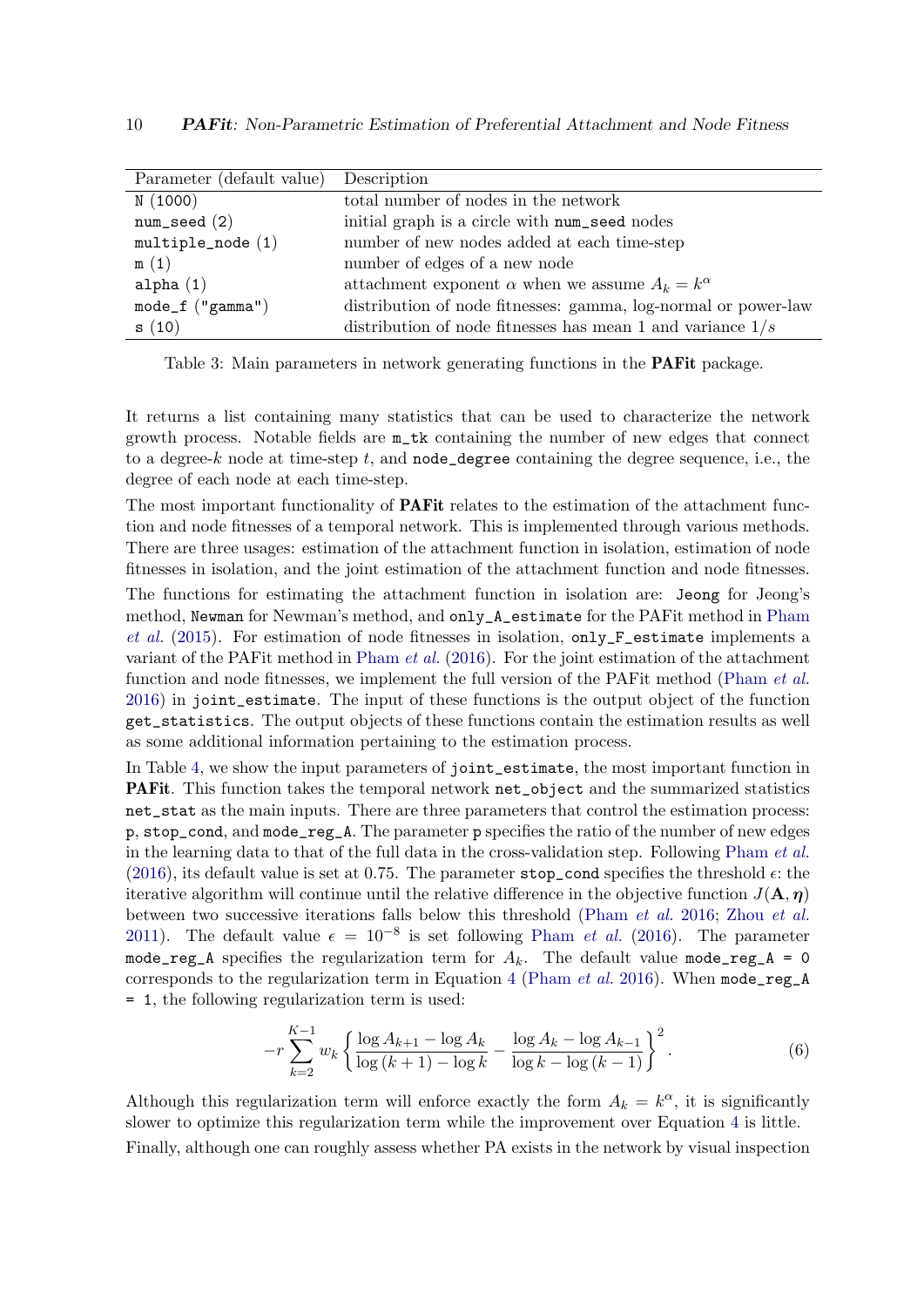| Parameter  | Default value              |
|------------|----------------------------|
| net_object | no default value           |
| net_stat   | get_statistics(net_object) |
| р          | 0.75                       |
| stop_cond  | $10^{-8}$                  |
| mode_reg_A | $\left( \right)$           |

<span id="page-10-1"></span>Table 4: Parameters of the joint\_estimate function and their default values.

of the estimated PA function, [Handcock and Jones](#page-26-6) [\(2004\)](#page-26-6) provide a method to test whether the linear PA-only case, i.e.,  $A_k = k$  and  $\eta_i = 1$ , is consistent with a given degree vector. We implemented this method in the function test\_linear\_PA. This function chooses the best fitted distribution to a given degree vector among a set of distributions by comparing the Akaike Information Criterion (AIC) [\(Akaike](#page-24-8) [1974\)](#page-24-8) or the Bayesian Information Criterion (BIC) [\(Raftery](#page-28-12) [1995\)](#page-28-12). The set of distributions are Yule, Waring, Poisson, geometric, and negative binomial. The linear PA-only case corresponds to Yule or Waring [\(Yule](#page-29-1) [1925;](#page-29-1) [Irwin](#page-26-7) [1963\)](#page-26-7).

## 4. Related network packages

<span id="page-10-0"></span>Since network analysis has been an important field for a long time, various aspects of it have been implemented in a large number of software packages. To our best effort, we have confirmed that the non-parametric joint estimation of PA and fitness mechanisms in a growing network is not implemented elsewhere. Restricting the discussion to packages in R, there are some notable implementations of related statistical network models. For example, stochastic block models in the packages igraph [\(Csardi and Nepusz](#page-25-14) [2006\)](#page-25-14), sna [\(Butts](#page-24-9) [2016\)](#page-24-9), blockmodels [\(INRA and Leger](#page-26-8) [2015\)](#page-26-8) and dynsbm [\(Matias and Miele](#page-27-7) [2016,](#page-27-7) [2018\)](#page-27-12); exponential random graph models in the packages  $\text{ergm}$  [\(Hunter](#page-26-9) *et al.* [2008;](#page-26-9) [Handcock](#page-26-10) *et al.* [2018\)](#page-26-10), tergm [\(Krivit](#page-27-6)[sky and Handcock](#page-27-6) [2018b\)](#page-27-6), hergm [\(Schweinberger and Luna](#page-28-13) [2018\)](#page-28-13), btergm [\(Leifeld](#page-27-13) et al. [2018\)](#page-27-13), and **RSiena** [\(Ripley](#page-28-1) *et al.* [2018\)](#page-28-1); and latent space models in the package **latentnet** [\(Krivitsky](#page-26-11) [and Handcock](#page-26-11) [2008,](#page-26-11) [2018a\)](#page-26-12).

The dynsbm package estimates a dynamic stochastic block model in which nodes are assumed to belong to some latent groups which can vary with time, and the edge weight between two nodes at any time follows some parametric distribution. The package can deal with both discrete and continuously weighted edges.

The igraph package contains the functions sample\_pa and sample\_growing which are the equivalents of generate\_BA and generate\_ER in PAFit, respectively. Although igraph also generates networks from many other mechanisms, it does not contain any function for estimating the PA function and/or node fitnesses. It does contain many functionalities for dealing with stochastic block models and various other network models.

Some of the above packages are included in the extensive meta-package statnet [\(Handcock](#page-26-13) [et al.](#page-26-13) [2008,](#page-26-13) [2016\)](#page-25-15). In statnet, packages that deal with temporal networks are: networkDy-namic [\(Butts](#page-25-16) *et al.* [2016\)](#page-24-10), tsna [\(Bender-deMoll and Morris](#page-24-10) 2016), and tergm. The network-Dynamic package provides the networkDynamic class to store dynamic networks and various functions to manipulate them. The **tsna** package calculates many temporal statistics of a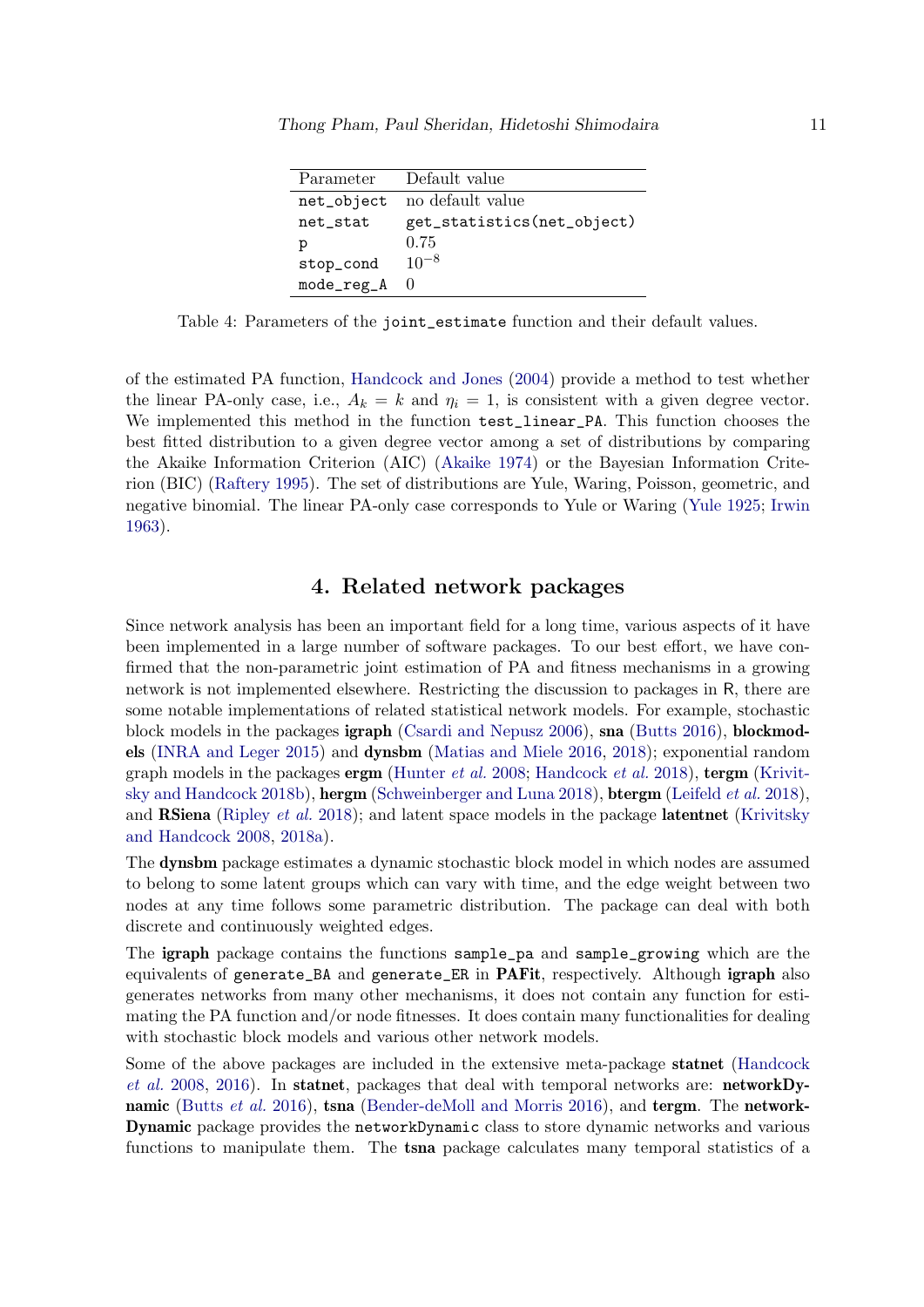dynamic network stored in a networkDynamic object.

The closest packages to **PAF** it that estimate PA in a temporal network are tergm and **RSiena**, which implement sophisticated continuous-time and discrete-time Markov models. Regarding PA, all the implemented options in **tergm** and **RSiena** pertain to the parametric estimation of  $A_k$ , in contrast to the non-parametric estimation methods implemented in **PAFit.** Although it might be theoretically possible to describe a non-parametric  $A_k$  function in tergm and RSiena, they contain no regularization terms for the joint estimation of the non-parametric PA function and node fitnesses. Joint estimation without regularization terms is very likely unable to recover the true parameters, since the number of parameters is typically high. On the other hand, **PAFit** is specifically designed for estimating  $A_k$  non-parametrically with node fitnesses, since it has two regularization terms in Equations [4](#page-6-0) and [5,](#page-6-1) together with the cross-validation step for selecting suitable regularization parameters.

PAFit provides functionalities to communicate with existing network analysis packages. Using to\_networkDynamic and from\_networkDynamic, one can convert a PAFit\_net object to a networkDynamic's networkDynamic object and vice versa. The functions to\_igraph and from\_igraph do the same for igraph's igraph objects. The extensive functions of statnet and **igraph** packages can then be used. One can also output the graph stored in a PAFit\_net object to the universal gml format by the function graph\_to\_file, or read from a gml file by the function graph\_from\_file.

## 5. Package usage

<span id="page-11-0"></span>Here we show three usages of **PAFit**: the estimation of the attachment function  $A_k$  in isolation in Section [5.1,](#page-11-1) the estimation of node fitnesses  $\eta_i$  in isolation in Section [5.2,](#page-13-0) and the joint estimation of  $A_k$  and the  $\eta_i$  values in Section [5.3.](#page-15-0)

#### <span id="page-11-1"></span>5.1. Attachment function estimation

First we generate a network from a directed version of the BA model, called Price's model [\(Price](#page-28-3) [1976\)](#page-28-3). From the initial graph with two nodes and one edge, one new node with  $m = 5$  new edges is added at each time-step until the number of nodes is  $N = 1000$ .

```
R> set.seed(1)
R> library("PAFit")
R > sim\_net\_1 <- generate_BA(N = 1000, m = 5)
```
Recall that  $A_k$  is linear in the BA model, i.e., the attachment exponent  $\alpha$  is equal to 1, and the node fitnesses are uniform.

One can observe the emergence of hubs in this network by visualizing the generated graph at various time-steps by the function plot. The following script plots the network snapshot at time  $t = 1$  in Figure [1a](#page-12-0) and its corresponding degree distribution in Figure [1d:](#page-12-0)

```
R> plot(sim_net_1, slice = 1, arrowhead.cex = 3, vertex.cex = 3)
R> plot(sim_net_1, slice = 1, plot = "degree", cex = 3, cex.axis = 2,
     cex.1ab = 2)
```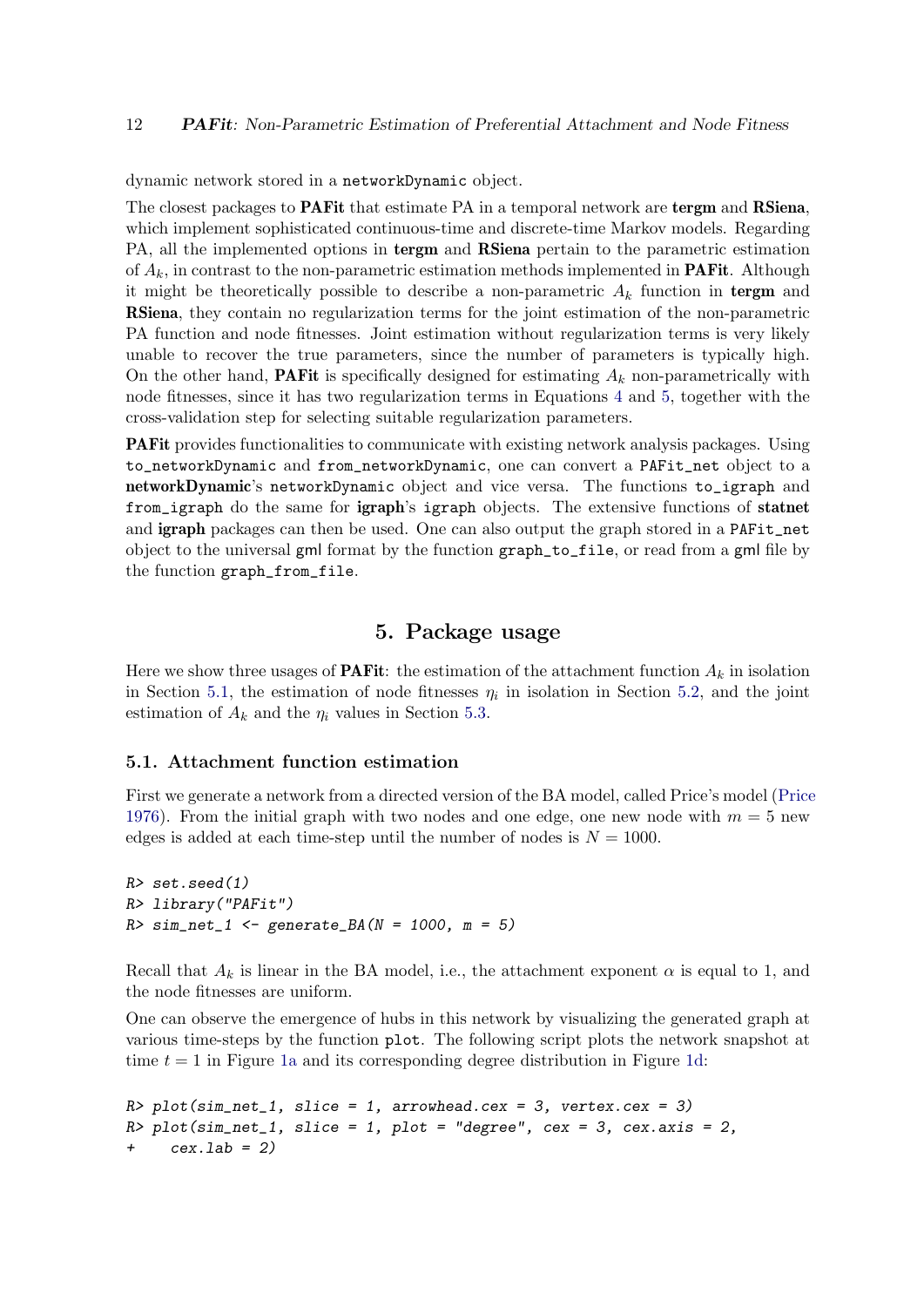Note that if the network is directed, as it is in this example, the option plot = "degree" will plot the in-degree distribution. In the same way, we plot network snapshots at time  $t = 10$ and  $t = 100$  in Figures [1b](#page-12-0) and [1c](#page-12-0) and their corresponding degree distributions in Figures [1e](#page-12-0) and [1f.](#page-12-0)

<span id="page-12-0"></span>

(d) Degree distribution at  $t = 1$ . (e) Degree distribution at  $t = 10$ . (f) Degree distribution at  $t =$ 100.

Figure 1: Network snapshots and their corresponding in-degree distributions at time-steps  $t = 1, 10,$  and 100. The temporal network,  $\sin{\pi}t = 1$ , is generated from Price's model with total number of nodes  $N = 1000$ .

The next step is to use the function get\_statistics to get the summary statistics for the temporal network:

```
R> stats_1 <- get_statistics(sim_net_1)
```
With stats\_1 containing all the needed summary statistics, we then apply the three methods of estimating the attachment function in isolation:

```
R> result_Jeong <- Jeong(sim_net_1, stats_1)
R> result_Newman <- Newman(sim_net_1, stats_1)
R> result_PA_only <- only_A_estimate(sim_net_1, stats_1)
```
Let us explain result\_PA\_only in more detail. Information on the estimated results as well as the estimation process can be viewed by invoking summary: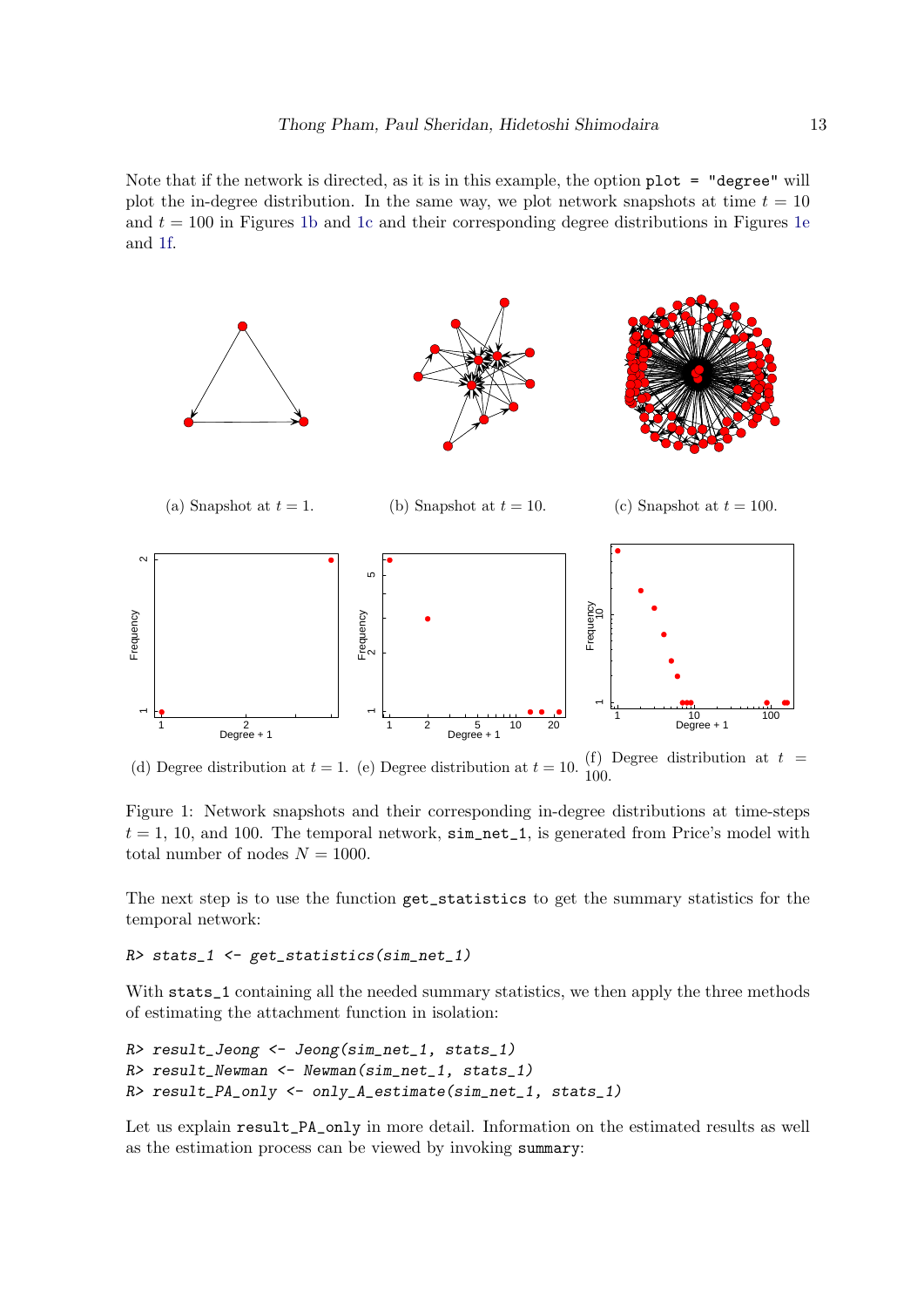14 **PAFit:** Non-Parametric Estimation of Preferential Attachment and Node Fitness

```
R> summary(result_PA_only)
```
Estimation results by the PAFit method. Mode: Only the attachment function was estimated. Selected r parameter: 0.1 Estimated attachment exponent: 1.001139 Attachment exponent  $\pm$  2 s.d.: (0.9908913,1.011387) ------------------------------------------- Additional information: Number of bins: 50 Number of iterations: 63 Stopping condition: 1e-08

As stated in Section [2,](#page-3-0) the PAFit method first finds the r parameter, which regularizes the PA function, by cross-validation, and then estimates  $A_k$  using the chosen r. The estimated function can be accessed via \$estimate\_result\$k and \$estimate\_result\$A of result\_PA\_only. From this estimated function, the attachment exponent  $\alpha$  (when we assume  $A_k = k^{\alpha}$ ) and its standard deviation are also estimated. Here  $\hat{\alpha}$  is  $1.001 \pm 0.01$  as we can see from the output of summary. These values can be accessed via \$estimate\_result\$alpha and \$estimate\_result\$ci.

The output also reveals that **PAF** it applies binning with 50 bins by default. In this procedure, we divide the range of  $k$  into bins consisting of consecutive degrees, and assume that all  $k$ in a bin have the same value of  $A_k$ . Binning is an important regularization technique that significantly stabilizes the estimation of the attachment function [\(Pham](#page-28-9)  $et$  al. [2015\)](#page-28-9). In this example, the center of each bin is stored in the field \$center\_k of stats\_1.

Since the center of a bin is also the PA value corresponding to that bin in the linear PA case, we can plot the estimated attachment function together with the true attachment function using the following script, which produces the plot of Figure [2a.](#page-14-0) The options min\_A and max\_A specify the minimum and maximum values in the vertical axis of the plot, respectively.

```
R> plot(result_PA_only, stats_1, min_A = 1, max_A = 2000,
+ cex = 3, cex. axis = 2, cex. lab = 2)
R> lines(stats_1$center_k, stats_1$center_k, col = "red")
```
The estimation results of Jeong's method and Newman's method can be plotted in a similar way, and are shown in Figures [2b](#page-14-0) and [2c,](#page-14-0) respectively.

Overall, Newman's method and PAFit estimate the attachment function  $A_k$  about equally well, while Jeong's method is found to underestimate the function and also exhibits high variance. This can also be observed in the estimated attachment exponent of the three methods: Newman's method and PAFit recover the true  $\alpha$ , while Jeong's method underestimates it. Note that in PAF it we also obtain the interval of the estimated  $A_k \pm 2$  s.d. (lightblue region in Figure [2a\)](#page-14-0), which are unavailable in the other two methods. This is a significant advantage of PAFit over the other two methods since it allows the user to quantify uncertainties in the result.

#### <span id="page-13-0"></span>5.2. Node fitnesses estimation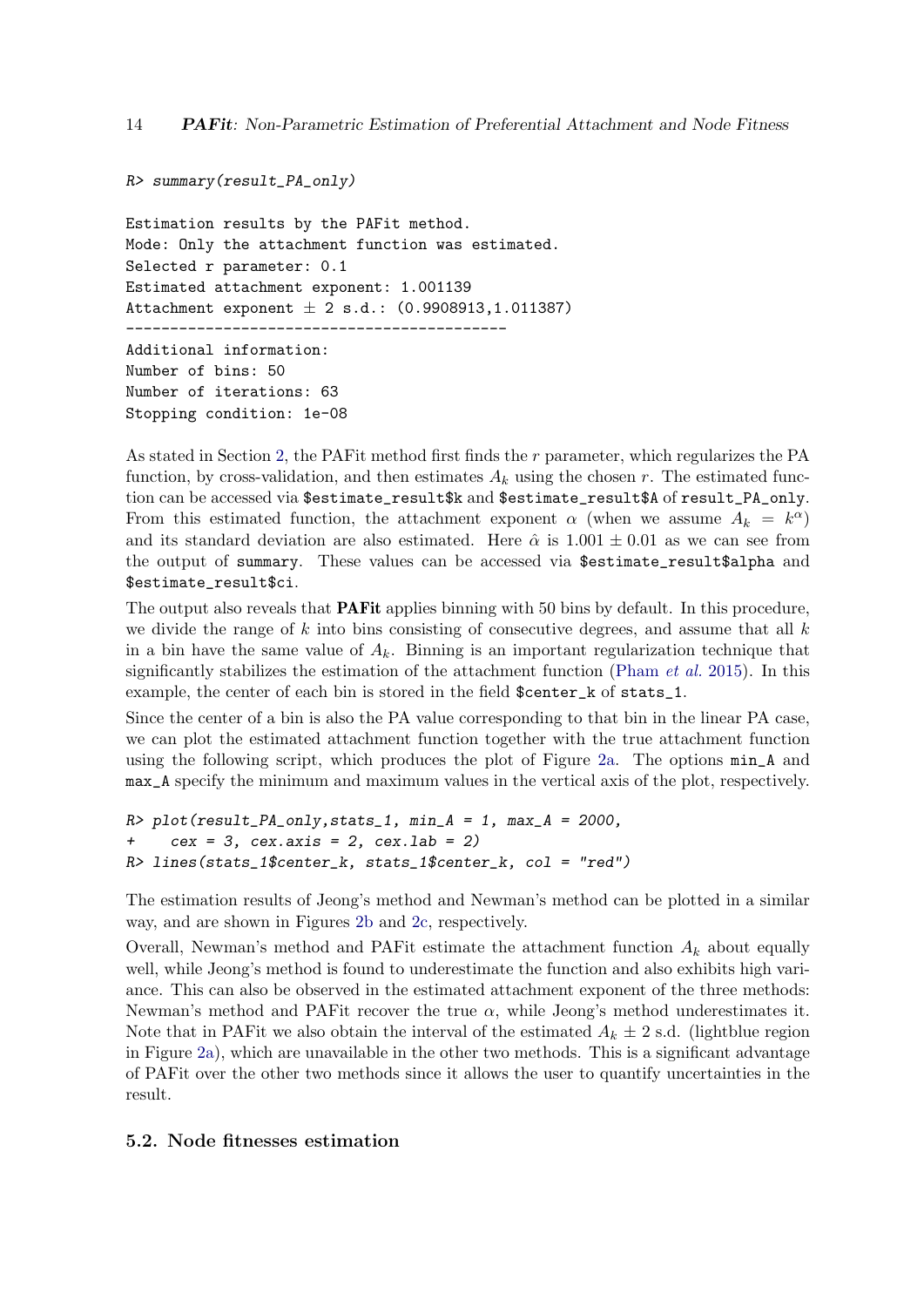<span id="page-14-0"></span>

Figure 2: Estimating the attachment function in isolation from  $\sin$ -net-1. The true attachment function is  $A_k = k^{\alpha}$  with attachment exponent  $\alpha = 1$ . We also show the estimated  $\alpha$ and the interval of the estimated  $\alpha \pm 2$  s.d. provided by each method.

Here we estimate node fitnesses from a BB model generated network with the assumption that  $A_k = k$ . To demonstrate the functionality of the package, we generate a BB network with a nonstandard setting:

```
R > sim\_net\_2 \leq generate\_BB(N = 1000, num\_seed = 100, multiple\_node = 100,+m = 15, s = 10
```
This network grows from a seed network with  $N_0 = 100$  nodes where the nodes form a line graph. The value of  $N_0$  can be specified by num\_seed. At each time-step we add  $n = 100$ new nodes where each node has  $m = 15$  new edges. The values of n and m can be specified via multiple\_node and m, respectively. The total number of nodes in the final network is  $N = 1000$ . Finally, the distribution from which we generate node fitnesses is the Gamma distribution with mean 1 and inverse variance  $s = 10$ .

Next we get the network summary statistics and then apply the estimation function:

```
R> stats_2 <- get_statistics(sim_net_2)
R> result_fit_only <- only_F_estimate(sim_net_2, stats_2)
R> plot(result_fit_only, stats_2, plot = "f",
     cex = 2, cex. axis = 1.5, cex. lab = 1.5
```
The final line of the snippet generates the distribution of estimated node fitnesses shown in Figure [3a.](#page-15-1)

The function only\_F\_estimate estimates node fitnesses under the assumption that  $A_k = k$ by default. But one also can estimate node fitnesses in the Caldarelli model, i.e.,  $A_k = 1$ for all k, with the option model\_A = "Constant". The function only\_F\_estimate works by first finding the estimated value  $\hat{s}$  of s by cross-validation, and then using  $\hat{s}$  in the subsequent estimation of node fitnesses. The summary information of the estimation result can be viewed by invoking summary:

R> summary(result\_fit\_only)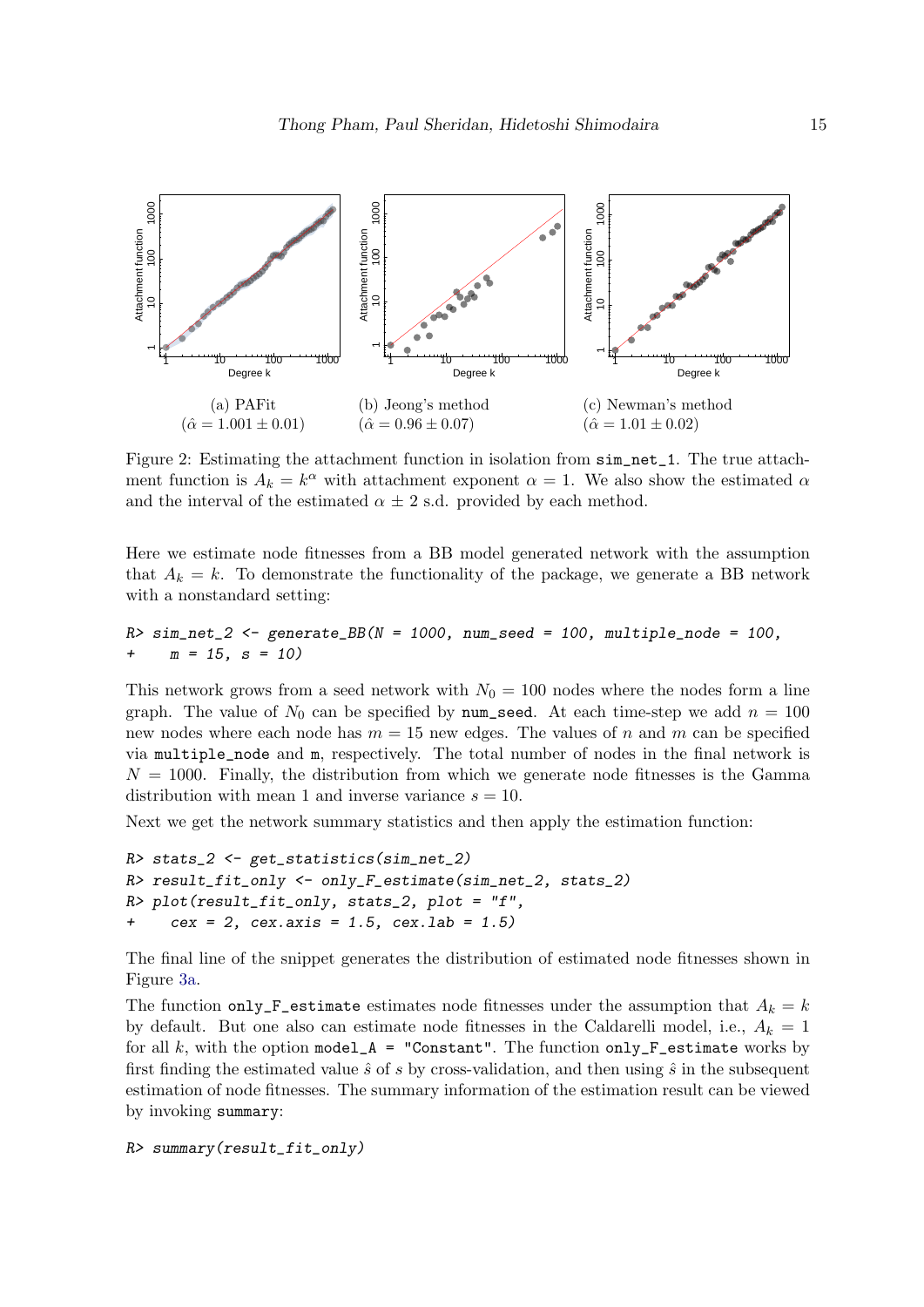<span id="page-15-1"></span>

(a) Distribution of estimated fitnesses.

(b) Estimated fitnesses versus true fitnesses.

Figure 3: Estimating node fitnesses in isolation from sim\_net\_2, which is generated with attachment function  $A_k = k$ . The true node fitnesses are sampled from a Gamma distribution with mean 1 and inverse variance 10. The attachment function in the estimation method is fixed at  $A_k = k$ . In panel b, we only plot nodes for which the number of acquired new edges is at least 5.

Estimation results by the PAFit method. Mode: Only node fitnesses were estimated. Selected s parameter: 8 ------------------------------------------- Additional information: Number of bins: 50 Number of iterations: 19 Stopping condition: 0.00000001

The method slightly under-estimated s. We can check whether the node fitnesses were estimated well by plotting the estimated fitnesses versus the true fitnesses by running the following command:

```
R> plot(result_fit_only, stats_2, true_f = sim_net_2$fitness,
+ plot = "true_f", cex = 2, cex. axis = 1.5, cex. lab = 1.5)
```
This will produce the plot of Figure [3b.](#page-15-1) It turns out that the estimated node fitnesses agree pretty well with the true node fitnesses. We note that the light blue band around the  $\hat{\eta}_i$ values depicts the intervals of  $\hat{\eta}_i \pm 2$  s.d.. The upper and lower values can be accessed via \$estimate\_result\$upper\_f and \$estimate\_result\$lower\_f of result\_fit\_only, respectively.

#### <span id="page-15-0"></span>5.3. Joint estimation of the attachment function and node fitnesses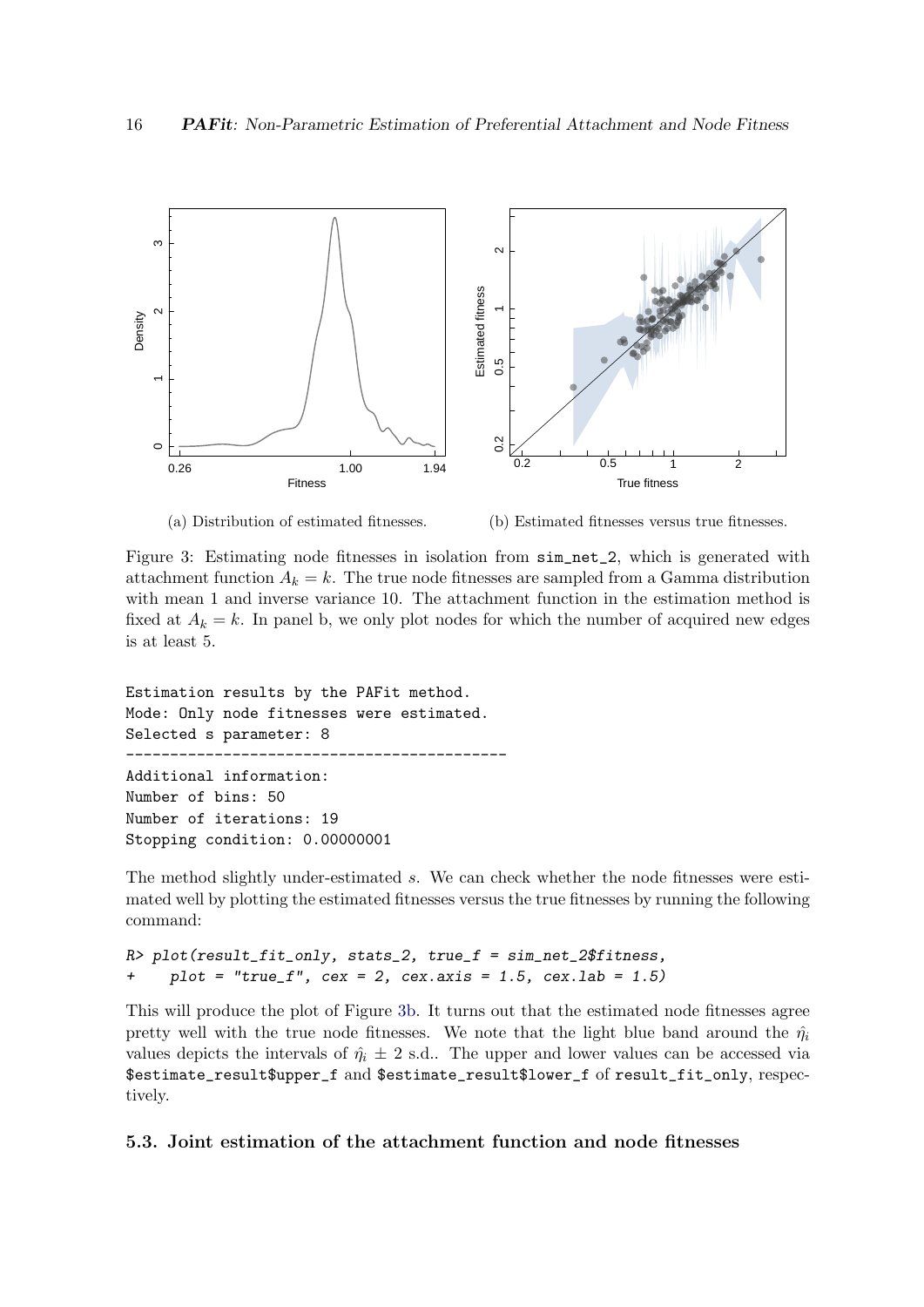Here we show how to estimate the attachment function and node fitnesses simultaneously. We need to assume in Section [5.1](#page-11-1) the equality of all  $\eta_i$  for the estimation of  $A_k$  in isolation, and in Section [5.2](#page-13-0) a specific functional form of  $A_k$  for the estimation of  $\eta_i$  in isolation. Such assumptions become unnecessary when we perform joint estimation, since the appropriate functional forms will be automatically enforced through the regularization parameters  $r$  and  $s$ , which will be chosen by cross-validation. We recommend the joint estimation procedure as the standard estimation procedure in this package, unless there is a specific reason to justify the one or the other of these assumptions.

This time we generate a network in which the attachment function is  $A_k = k^{\alpha}$  with  $\alpha = 0.5$ and the Gamma distribution of node fitnesses has mean 1 and variance  $1/s$  with  $s = 10$ :

```
R > sim\_net\_3 <- generate_net(N = 1000, num_seed = 100, multiple_node = 100,
+ m = 15, s = 10, alpha = 0.5)
```
We then apply joint\_estimation:

```
R> stats_3 <- get_statistics(sim_net_3)
R> result_PAFit <- joint_estimate(sim_net_3, stats_3)
R> summary(result_PAFit)
```
Estimation results by the PAFit method. Mode: Both the attachment function and node fitness were estimated. Selected r parameter: 10 Selected s parameter: 18.75 Estimated attachment exponent: 0.5168941 Attachment exponent  $\pm$  2 s.d.: (0.5097277,0.5240605) ------------------------------------------- Additional information:

Number of bins: 50 Number of iterations: 596 Stopping condition: 0.00000001

We can plot the estimated attachment function as in Figure [4a,](#page-17-1) and the distribution of the  $\hat{\eta}_i$ 's as in Figure [4b](#page-17-1) with the following code:

```
R> plot(result_PAFit, stats_3, min_A = 1, max_A = 40,
     cex = 3, cex.axis = 2, cex.lab = 2)
R> lines(stats_3$center_k, stats_3$center_k^0.5, col = "red")
R> plot(result_PAFit, stats_3, plot = "f",
+ cex = 3, cex. axis = 2, cex. lab = 2)
```
Concerning the estimated values, while s is slightly over-estimated by  $\hat{s} = 18.75$ ,  $\hat{\alpha} = 0.52 \pm 1.5$ 0.01 is a good estimate of  $\alpha$ . We can also plot the estimated fitnesses versus the true fitnesses as in Figure [4c](#page-17-1) with the following code:

 $R$ > plot(result\_PAFit, stats\_3, true\_f = sim\_net\_3\$fitness, plot = "true\_f",  $cex = 3$ ,  $cex.axis = 2$ ,  $cex.lab = 2$ )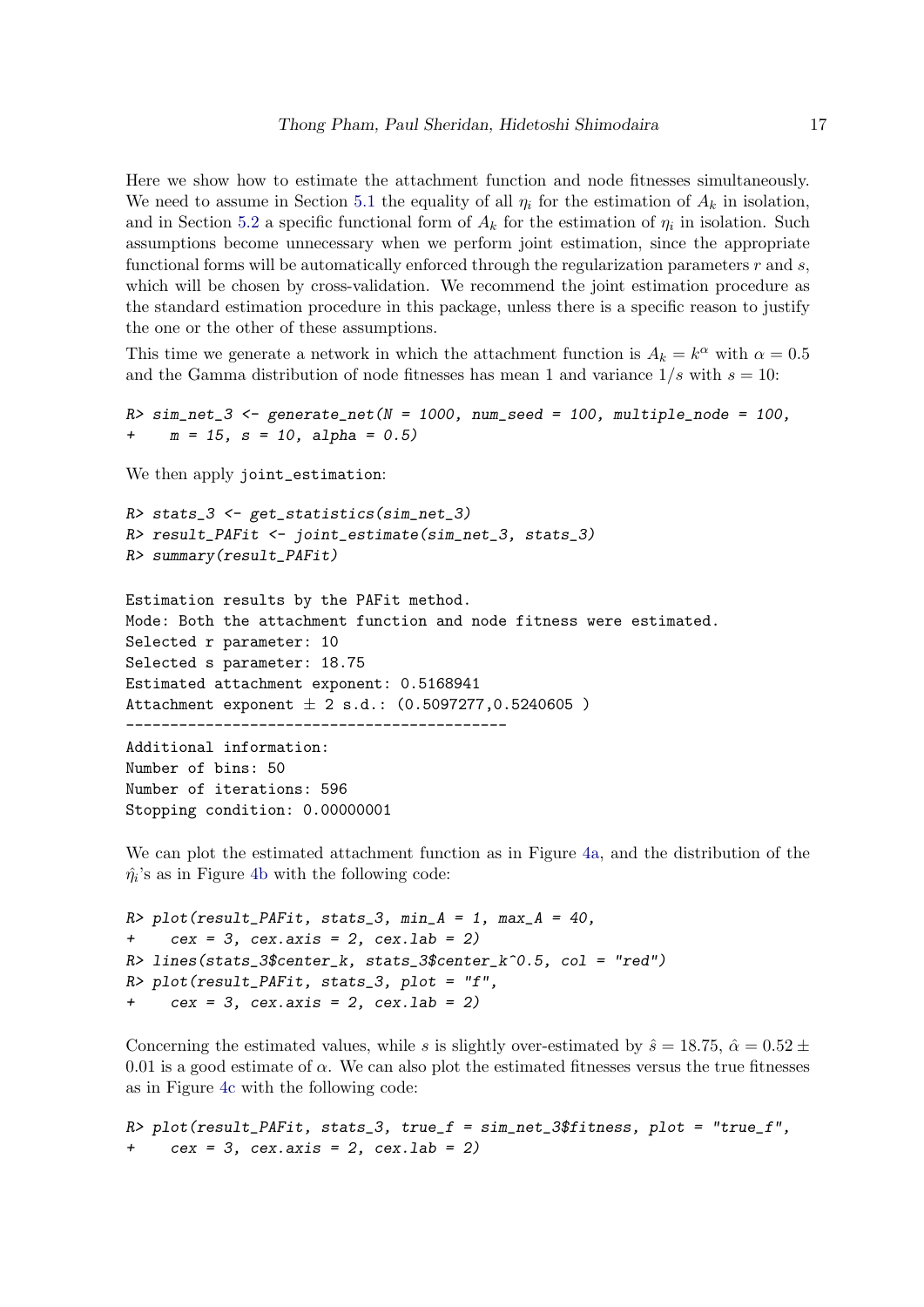<span id="page-17-1"></span>

(a) Estimated attachment func- (b) Distribution of estimated (c) Estimated and true  $\eta_i$  values. tion  $(\hat{\alpha} = 0.52 \pm 0.01)$ . node fitnesses.

Figure 4: Joint estimation of the attachment function and node fitnesses from sim\_net\_3. The red line in panel a is the true attachment function  $A_k = k^{0.5}$ . The true node fitnesses are sampled from a Gamma distribution with mean 1 and inverse variance  $s = 10$ .

Since the mean of  $\hat{\eta}_i$ 's is normalized to 1, the over-estimation of s leads to over-estimation of low-value fitnesses and under-estimation of high-value fitness, as can be seen in the plot of Figure [4c.](#page-17-1)

We show how joint estimation improves on estimating either node fitnesses in isolation (Figures [5a](#page-18-1) and [5b\)](#page-18-1) or the PA function in isolation (Figure [5c\)](#page-18-1). For estimating node fitnesses in isolation, two cases are shown: the result when we assume the BB model in which  $A_k = k$ (Figure [5a\)](#page-18-1) and the result when we assume the Caldarelli model in which  $A_k = 1$  (Figure [5b\)](#page-18-1). In either case, the estimated node fitnesses are visually worse than those of the joint estimation in Figure [4c.](#page-17-1) Similarly, estimating the PA function in isolation apparently led to overestimation of the PA function in the region of large  $k$ . To conclude, estimating either node fitnesses or the PA function in isolation would likely be worse than the joint estimation, if the underlying assumptions about the true node fitnesses and the true PA function are wrong.

## 6. Simulation Study

<span id="page-17-0"></span>In this section, we present the results of a simulation study that we conducted to assess the performance of the joint\_estimation function. We assume the functional form  $A_k = k^{\alpha}$  for the attachment function. To cover the spectrum of PA and anti-PA phenomena, we choose four values for  $\alpha$ : −0.5, 0, 0.5, and 1. We sample node fitnesses from a Gamma distribution with mean 1 and variance  $1/s$ . Three values for s we chose are: 5, 20, and 80. While small values of s lead to widely varied node fitnesses, large values of s leads to highly concentrated node fitnesses.

For each combination of  $\alpha$  and s, we generated  $M = 50$  networks, and estimated  $A_k$  and s for each network using the joint\_estimation function. We then fit the form  $\hat{A}_k = k^\alpha$  to  $\hat{A}_k$  in order to estimate  $\alpha$ . We then compared the means of the estimation results of  $\alpha$  and s with the true values. Each simulated network has a total of 1000 nodes, where the initial graph has 200 nodes and 50 new nodes are added at each time-step for a total of 10 time-steps. Each new node has 50 new edges.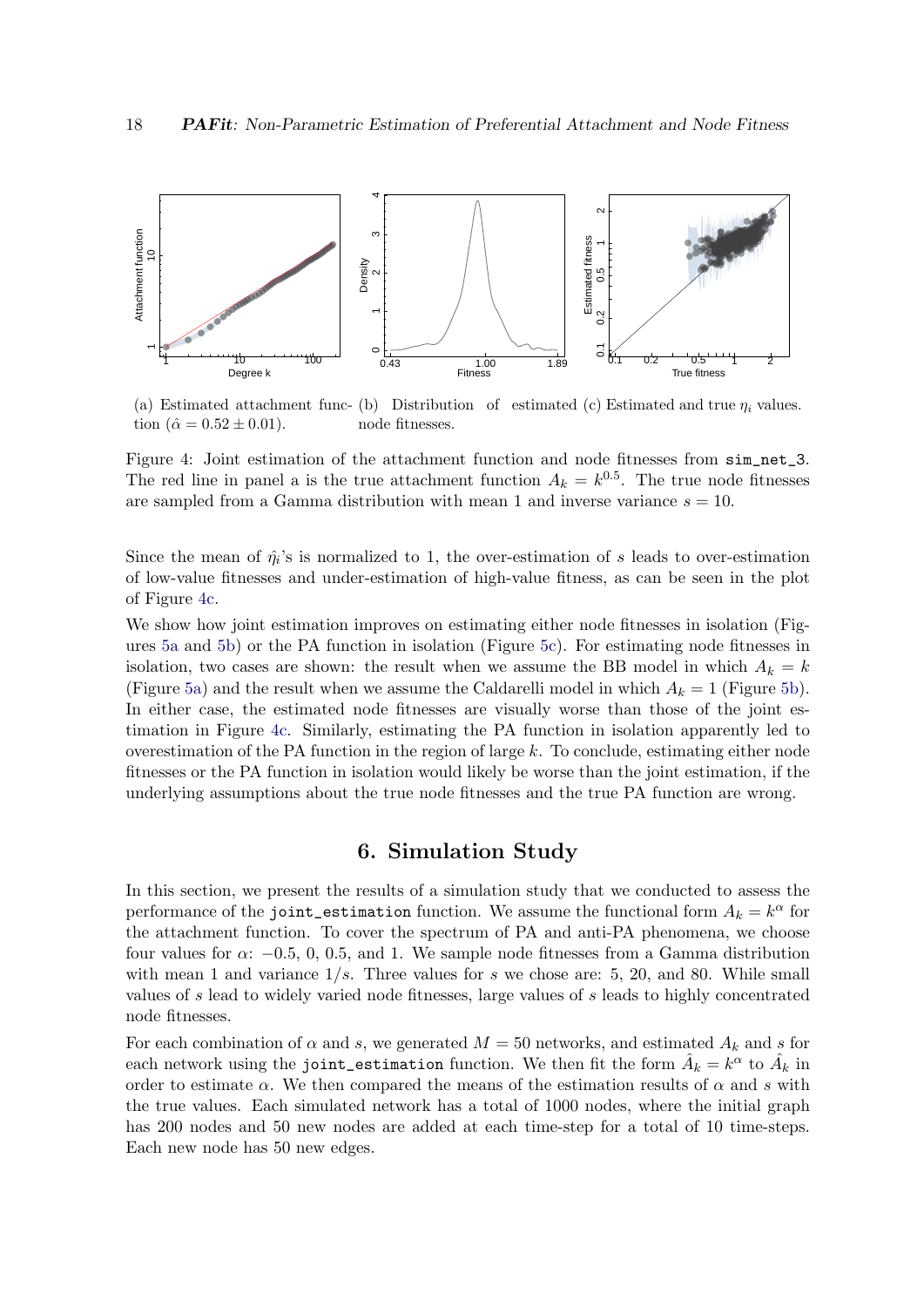<span id="page-18-1"></span>

(a) Estimated and true  $\eta_i$  values (b) Estimated and true  $\eta_i$  values (c) Estimated PA function in isowhen assuming  $A_k = k$ .  $\hat{s} = 3.2$ . when assuming  $A_k = 1$ .  $\hat{s} = 4$ . lation  $(\hat{\alpha} = 0.60 \pm 0.05)$ .

Figure 5: Estimation of node fitnesses and the PA function in isolation from  $\sin$ net 3. The red line in panel c is the true attachment function  $A_k = k^{0.5}$ . The true node fitnesses are sampled from a Gamma distribution with mean 1 and inverse variance  $s = 10$ .

The results are shown in Figure [6.](#page-19-0) The attachment exponent  $\alpha$  was estimated reasonably well across all combinations of  $\alpha$  and s. Except for the cases in which the attachment function grows fast  $(\alpha = 1)$  or the case in which node fitnesses have high variance  $(s = 5)$ , the estimated values of s were also acceptable. The case of  $s = 5$  resulted in a slight over-estimation, which is perhaps attributable to high node fitnesses variance. We also notice that  $s$  was slightly over-estimated when  $\alpha = 1$ , which may be caused by the fast growing rate of the PA function. One also notices that the intervals of  $\hat{s} \pm 2$  s.d. are much larger than those for  $\hat{\alpha}$ . The above observations imply that it is much harder to estimate s than  $\alpha$ .

## <span id="page-18-0"></span>7. Analysis of a collaboration network between scientists

In this section, we demonstrate the complete work-flow for the joint estimation of  $A_k$  and  $\eta_i$  on a collaboration network between scientists from the field of complex networks. In this network, nodes represent scientists and an undirected edge exists between them if, and only if, they have coauthored a paper. The degree of a node represents the number of collaborators of a scientist, since multiple edges are not considered. The temporal network is stored in coauthor.net, and the names of the scientists are stored in coauthor.author\_id. The network without timestamps was compiled by Mark Newman from the bibliographies of two review articles on complex networks [\(Newman](#page-27-14) [2006\)](#page-27-14). Paul Sheridan, the second author of the present work, augmented the dataset with time stamps. More information on the dataset can be found in the package reference manual.

The first step in the analysis is to convert the edge-list matrix coauthor.net to a PAFit\_net object, and get the summary statistics using the function get\_statistics.

```
R> set.seed(1)
R> true_net <- as.PAFit_net(coauthor.net, type = "undirected")
R> net_stats <- get_statistics(true_net)
R> summary(net_stats)
```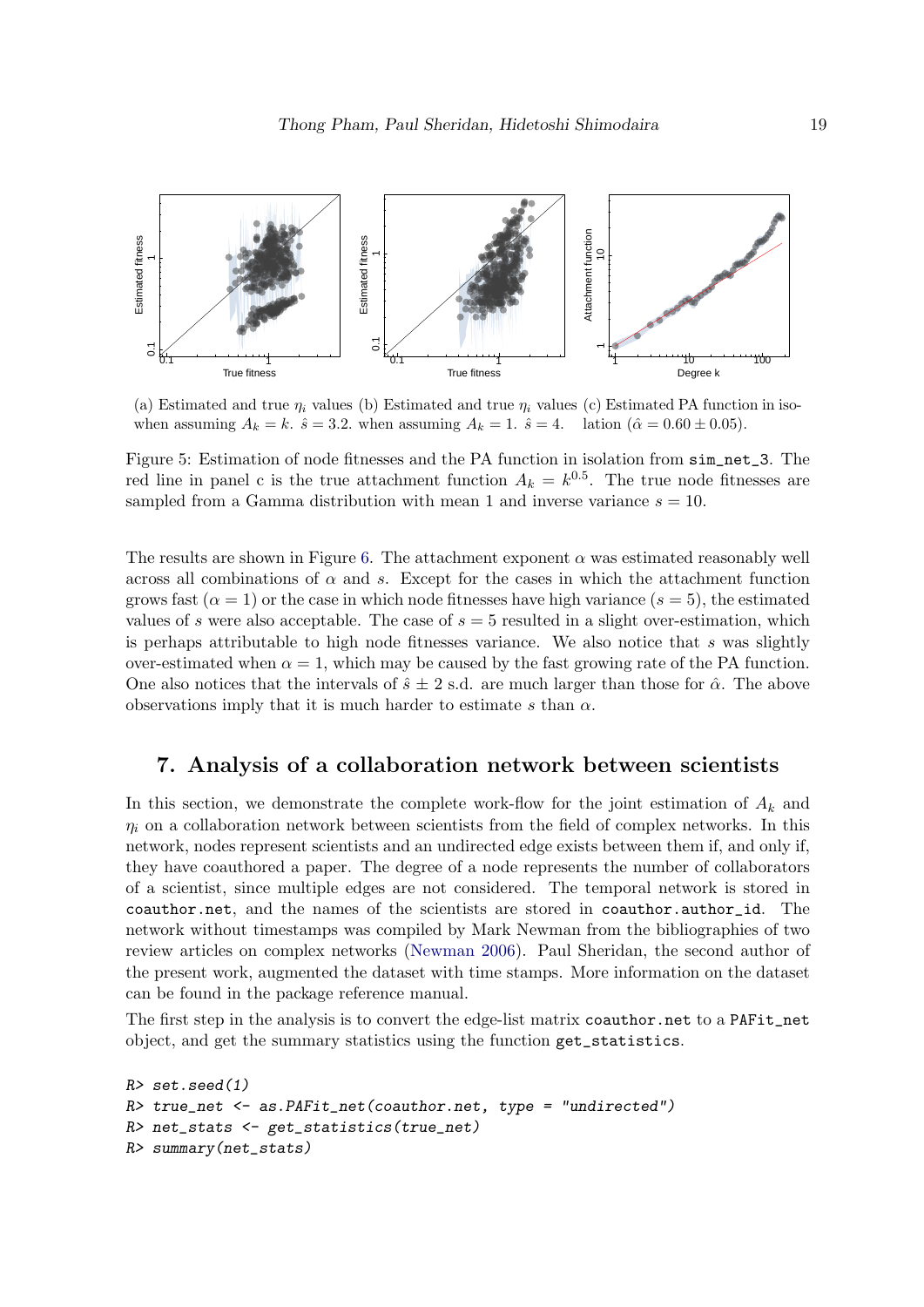<span id="page-19-0"></span>

Figure 6: Simulation result. For each combination of  $\alpha$  and  $s$ , we generated 50 networks using attachment function  $A_k = k^{\alpha}$  and a Gamma distribution with mean 1 and inverse variance s for node fitnesses. Each red point indicates the average of the esimated  $\alpha$  and the selected s over 100 simulations for the corresponding combination of  $\alpha$  and s. At each red point, the horizontal/verticalcal bar indicates the interval of the estimated  $\alpha$ /selected  $s \pm 2$  s.d., respectively.

Contains summary statistics for the temporal network. Type of network: undirected Number of nodes in the final network: 1498 Number of edges in the final network: 5698 Number of new nodes: 1358 Number of new edges: 1255 Number of time-steps: 145 Maximum degree: 37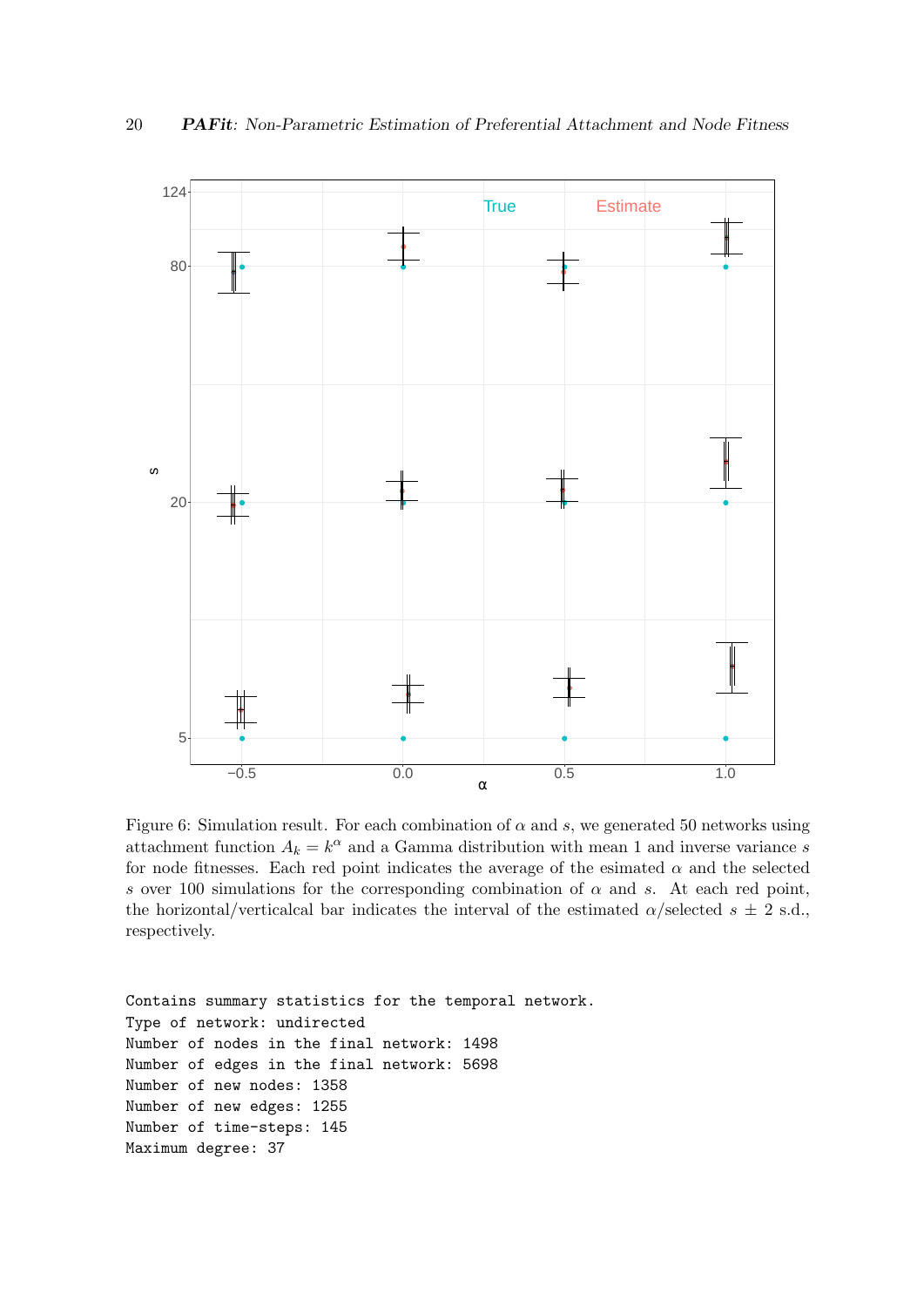Number of bins: 38

The temporal network grew in 145 time-steps from an initial network at September 2000, to a final state at September 2007. The resolution of those time-steps is monthly. The final network has 1498 scientists with 5698 collaborations among them. One can plot the degree distribution of the final snapshot as follows:

R> plot(true\_net,plot = "degree")

<span id="page-20-0"></span>This will produce the plot of Figure [7.](#page-20-0)



Figure 7: Degree distribution of the final snapshot of the collaboration network.

Before any estimation of the PA function and node fitnesses is carried out, one can test whether the linear PA-only case is consistent with the observed degree distribution of the collaboration network:

#### R> test\_linear\_PA\_result <- test\_linear\_PA(net\_stats\$final\_deg) R> print(test\_linear\_PA\_result)

This will generate Table [5.](#page-21-0) In this case, since the Yule and Waring distributions are not the best models, one can conclude that the linear PA-only case is inconsistent with the observed degree vector.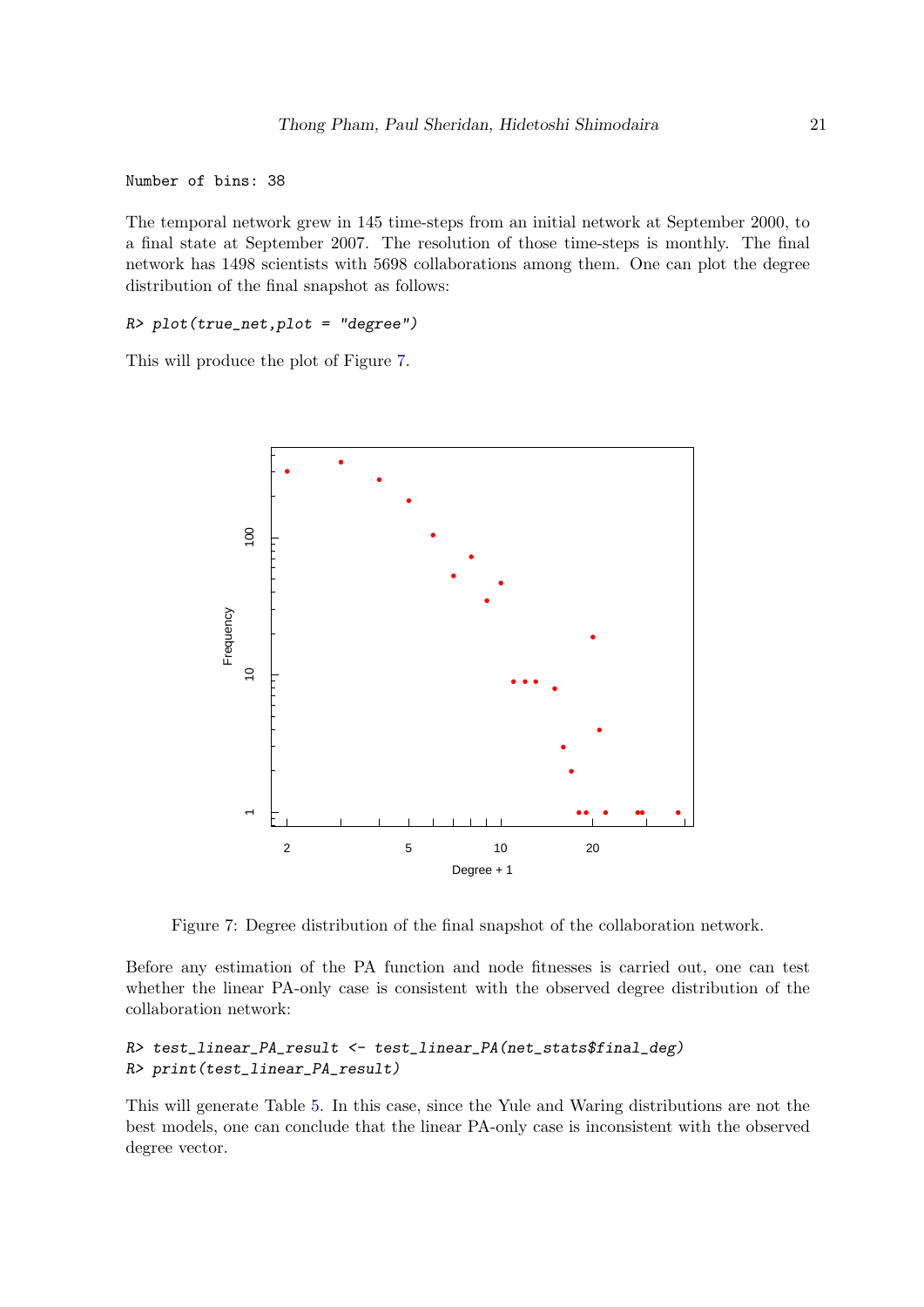| Model  | Log-likelihood | AIC     | <b>BIC</b> |
|--------|----------------|---------|------------|
| nb     | $-2415.08$     | 4840.16 | 4866.72    |
| pois   | $-2468.63$     | 4945.27 | 4966.51    |
| waring | $-2557.49$     | 5124.99 | 5151.55    |
| geom   | $-2898.64$     | 5811.27 | 5848.45    |
| yule   | $-2959.97$     | 5929.95 | 5956.51    |

<span id="page-21-0"></span>Table 5: The result of applying the function test\_linear\_PA to the observed degree vector of the collaboration network. This function calculates the AIC and BIC of five models: Yule (yule), Waring (waring), Poisson (pois), geometric (geom), and negative binomial (nb) when fitting them to the observed degree vector.

To further investigate the PA function and node fitnesses, we invoke the joint\_estimate function for joint estimation:

```
R> full_result <- joint_estimate(true_net, net_stats)
R> summary(full_result)
Estimation results by the PAFit method.
Mode: Both the attachment function and node fitness were estimated.
Selected r parameter: 10
Selected s parameter: 45
Estimated attachment exponent: 0.9951764
Attachment exponent \pm 2 s.d.: (0.9715202,1.018833)
-------------------------------------------
Additional information:
Number of bins: 38
Number of iterations: 607
Stopping condition: 0.00000001
```
We can visualize the estimated attachment function and the distribution of estimated node fitnesses by:

```
R> plot(full_result, net_stats, line = "TRUE",
     cex = 2, cex. axis = 1.5, min_A = 1, max_A = 1000, cex. lab = 1.5)R> plot(full_result, net_stats, plot = "f",
     cex = 2, cex. axis = 1.5, cex. lab = 1.5
```
This snippet will sequentially generate the plots of Figures [8a](#page-22-0) and [8b.](#page-22-0) When other options are set at their default values, the option line = "TRUE" will plot the function  $\hat{A}_k = k^{\hat{\alpha}}$ , which is a straight line on a double logarithmic scale.

The best fit model when we performed joint estimation is close to the BB model. In Figure [8a,](#page-22-0) the estimated  $A_k$  is an increasing function with  $\hat{\alpha} = 1.00 \pm 0.05$ . We take this as evidence in favor of the presence of linear PA in the collaboration network. Let us take a concrete example: a network scientist with twenty collaborators has roughly twice the chance to get a new collaborator compared with someone who only has ten collaborators, assuming they have the same fitness. For comparison's sake, we also plot the estimation results of  $A_k$  in isolation using Jeong's method, Newman's method, and PAFit in Figures [8c,](#page-22-0) [8d,](#page-22-0) and [8e,](#page-22-0) respectively: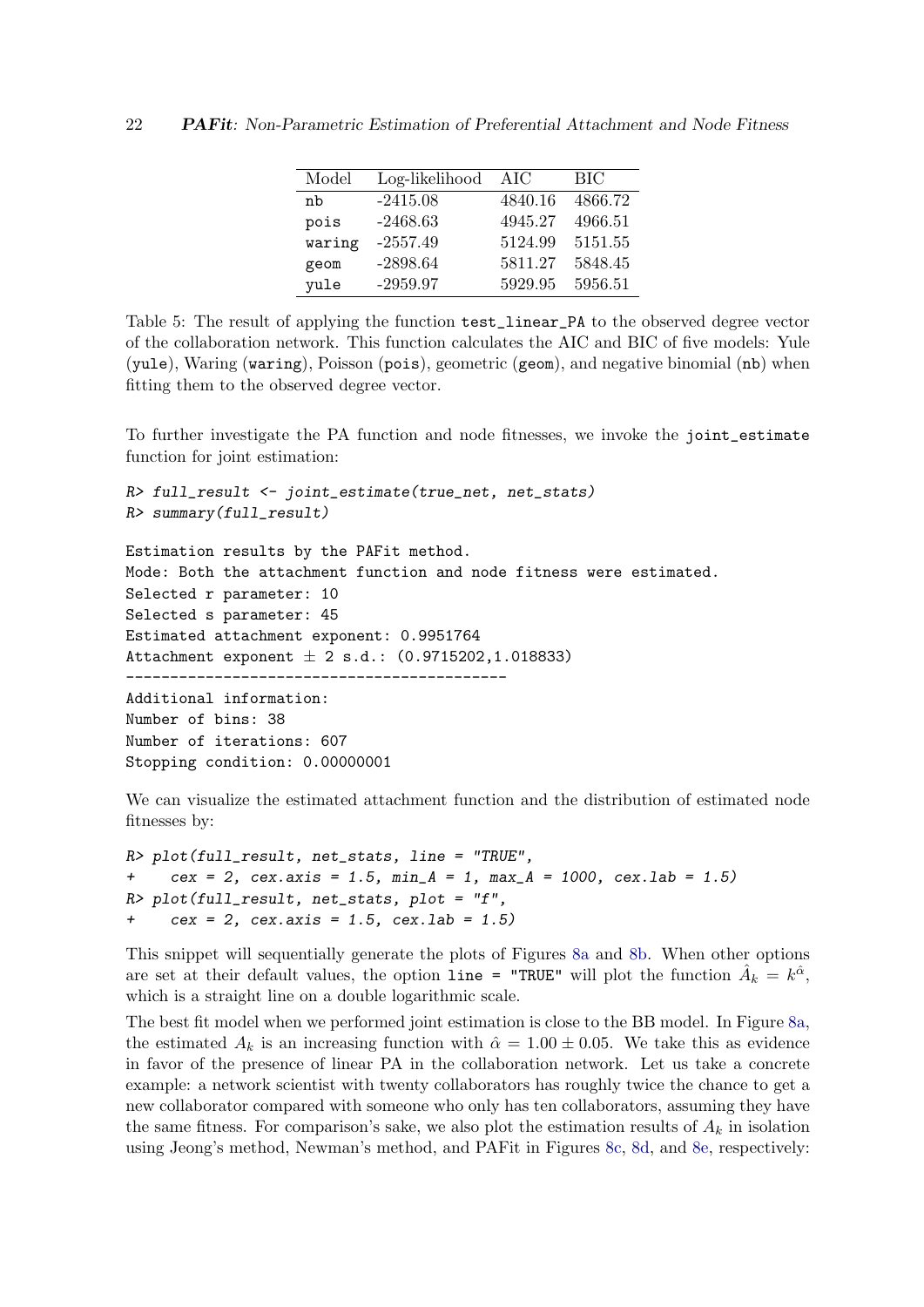<span id="page-22-0"></span>

(a) Estimated  $A_k$  with joint estimation by PAFit  $(\hat{\alpha} = 1.00 \pm 0.05).$ 

(b) Histogram of estimated node fitnesses.



Figure 8: Estimation of the attachment function and node fitnesses for the network scientist collaboration network. Panels a and b show the joint estimation result, while panels c, d, and e show the results when we estimated the PA function in isolation.

```
R> result_Jeong <- Jeong(true_net, net_stats)
R> result_Newman <- Newman(true_net, net_stats)
R> result_onlyA <- only_A_estimate(true_net, net_stats)
R> plot(result_Jeong, net_stats, line = "TRUE", min_A = 1, max_A = 1000,
+ cex = 3, cex. axis = 2, cex. lab = 2)
R> plot(result_Newman, net_stats, line = "TRUE", min_A = 1, max_A = 1000,
+ cex = 3, cex. axis = 2, cex. lab = 2)
R> plot(result_onlyA, net_stats, line = "TRUE", min_A = 1, max_A = 1000,
+ cex = 3, cex. axis = 2, cex. lab = 2)
```
The options  $min_A = 1$  and  $max_A = 1000$  specify the range of the vertical axis and are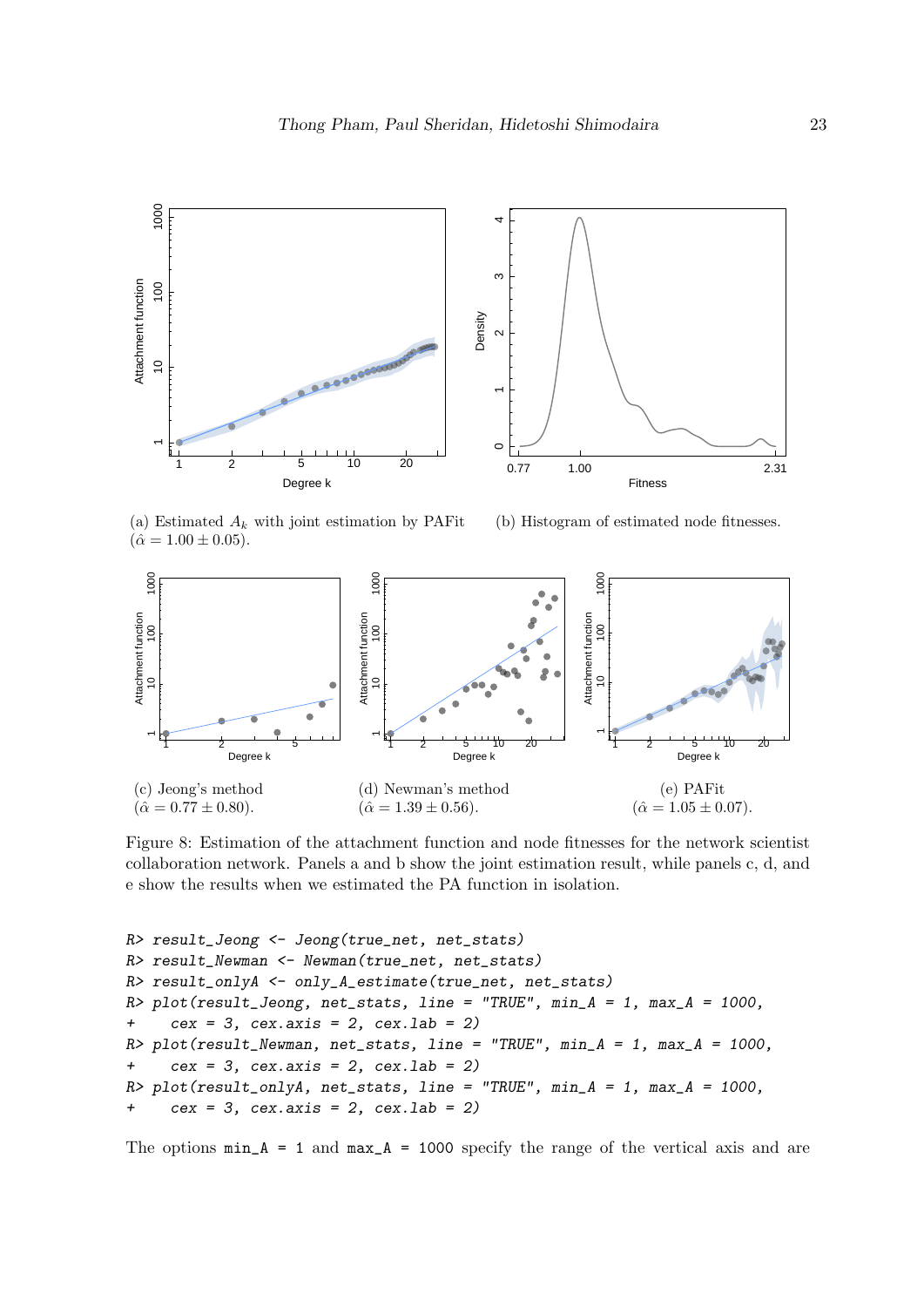needed for making the plots comparable.

The high variance of  $\hat{\alpha}$  from either Jeong's method or Newman's method would render qualitative assessments of the PA function inconclusive, if one relied only on those methods: one could not confidently ascertain whether the PA function is sub-linear, linear, or super-linear in nature. We notice that the estimated  $A_k$  obtained from the joint estimation resembles that of Figure [8e,](#page-22-0) when we estimate it in isolation. The reason is that estimated node fitnesses in Figure [8b](#page-22-0) are highly concentrated around the mean. Thus their distribution is not very far from the case when all the fitnesses are 1. Nevertheless, we observe that the estimated  $A_k$ from the joint estimation is reduced when compared with that of Figure [8e.](#page-22-0) This is expected since in the joint estimation, a portion of the connection probability in Equation [1](#page-2-0) is explained by node fitness.

Although the distribution in the plot of Figure [8b](#page-22-0) is concentrated around its mean, we notice that its right tail is rather long, which is a sign that this tail contains interesting information. We can extract the information from this region by finding the topmost 'fittest' network scientists. This can be done as follows:

```
R> sorted fit <- sort(full_result$estimate_result$f, decreasing = TRUE)
R> top_scientist <- coauthor.author_id[names(sorted_fit), ]
R> print(cbind(sorted_fit[1:10], top_scientist[1:10, 2]))
```
<span id="page-23-1"></span>This snippet will produce the results show in Table [6.](#page-23-1) The table shows the ten network scientists that we found to have the highest ability to attract new collaborators from the field. Anyone acquainted with the field will recognized a number of familiar faces. For example, at

| Rank           | Estimated fitness | Name                 |
|----------------|-------------------|----------------------|
| $\mathbf{1}$   | 1.42              | BARABASI, A          |
| $\overline{2}$ | 1.35              | NEWMAN, M            |
| 3              | 1.26              | JEONG, H             |
| 4              | 1.25              | LATORA, V            |
| 5              | 1.24              | ALON, U              |
| 6              | 1.23              | OLTVAI, Z            |
| 7              | 1.23              | YOUNG, M             |
| 8              | 1.22              | WANG, B              |
| 9              | 1.21              | SOLE, R              |
|                | 1.21              | <b>BOCCALETTI, S</b> |

Table 6: Ten topmost 'fittest' network scientists in the field of complex networks.

the top of the list is none other than Albert-László Barabási, who introduced the BA model. Number two and number three are Mark Newman and Hawoong Jeong, who respectively are the authors of the eponymously named Newman's method and Jeong's method.

## 8. Conclusion

<span id="page-23-0"></span>We introduced the R package **PAFit**, which provides a comprehensive framework for the non-parametric estimation of PA and node fitness mechanisms in the growth of temporal complex networks. In summary, PAFit implements functions to simulate various temporal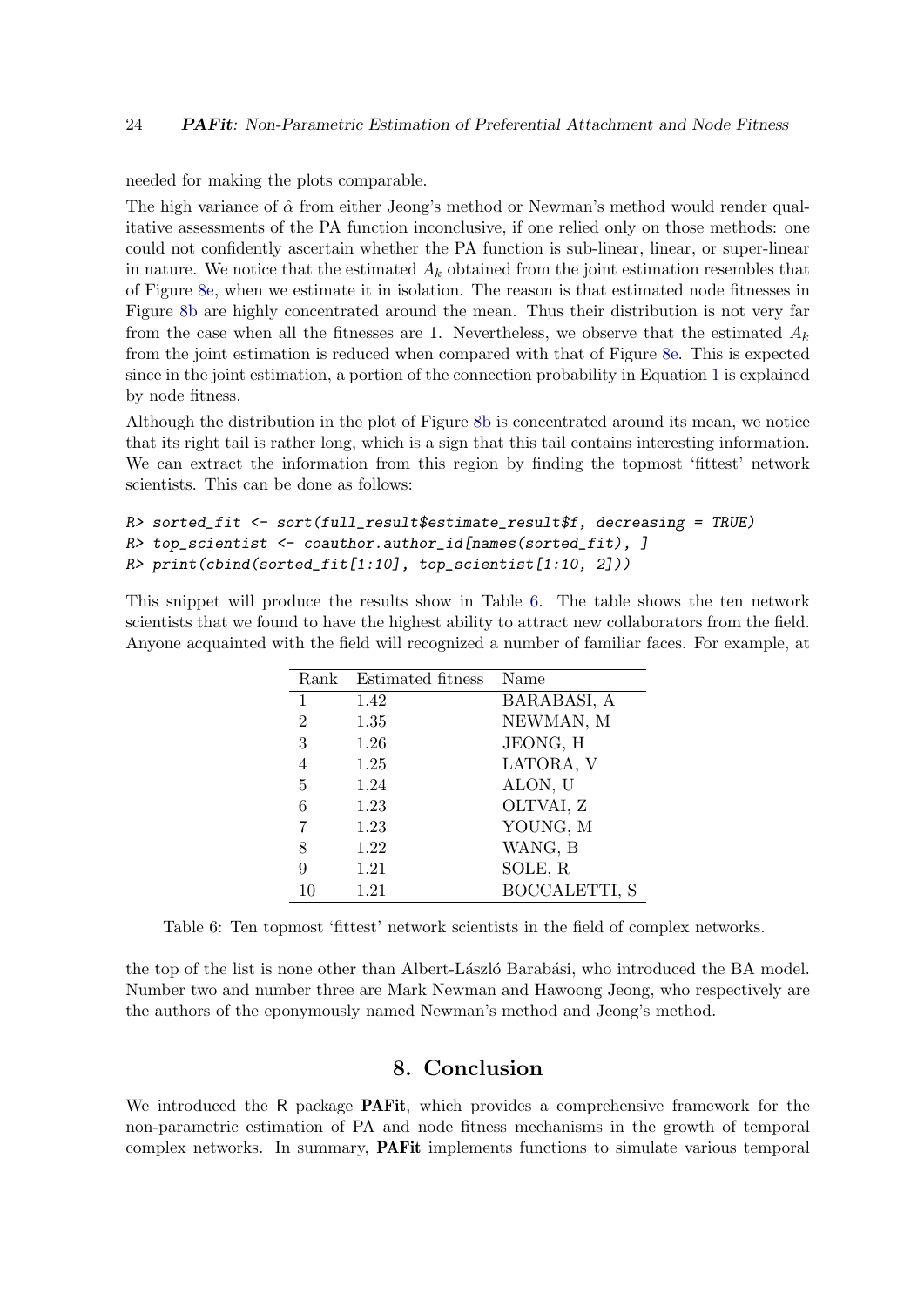network models based on these two mechanisms, gathers summary statistics from real-world temporal network datasets, and estimates non-parametrically the attachment function and node fitnesses. We provided a number of simulated examples, as well as a complete analysis of a real-world collaboration network.

## Acknowledgments

This work was supported in part by grants from the Japan Society for the Promotion of Science KAKENHI [JP16J03918, 19K20231 to T.P. and 16H01547 to H.S.].

## References

- <span id="page-24-8"></span>Akaike H (1974). "A New Look at the Statistical Model Identification." IEEE Transactions on Automatic Control, 19(6), 716–723. [doi:10.1109/TAC.1974.1100705](http://dx.doi.org/10.1109/TAC.1974.1100705).
- <span id="page-24-2"></span>Albert R. Barabási A (1999). "Emergence of Scaling in Random Networks." Science, 286, 509–512. [doi:10.1126/science.286.5439.509](http://dx.doi.org/10.1126/science.286.5439.509).
- <span id="page-24-1"></span>Albert R, Jeong H, Barabási A (2000). "Error and Attack Tolerance of Complex Networks." Nature, 406(6794), 378–382. [doi:10.1038/35019019](http://dx.doi.org/10.1038/35019019).
- <span id="page-24-6"></span>Allison PD (1980). "Estimation and Testing for a Markov Model of Reinforcement." Sociological Methods & Research,  $8(4)$ ,  $434-453$ . [doi:10.1177/004912418000800405](http://dx.doi.org/10.1177/004912418000800405).
- <span id="page-24-0"></span>Barabási AL, Albert R, Jeong H (2000). "Scale-Free Characteristics of Random Networks: The Topology of The World-Wide Web." Physica A: Statistical Mechanics and its Applications, 281, 69 – 77. [doi:10.1016/S0378-4371\(00\)00018-2](http://dx.doi.org/10.1016/S0378-4371(00)00018-2).
- <span id="page-24-10"></span>Bender-deMoll S, Morris M (2016). tsna: Tools for Temporal Social Network Analysis. R package version 0.2.0, URL <https://CRAN.R-project.org/package=tsna>.
- <span id="page-24-5"></span>Bezáková I, Kalai A, Santhanam R (2006). "Graph Model Selection Using Maximum Likelihood." In Proceedings of the 23rd International Conference on Machine Learning, ICML '06, pp. 105–112. ACM, New York, NY, USA. [doi:10.1145/1143844.1143858](http://dx.doi.org/10.1145/1143844.1143858).
- <span id="page-24-3"></span>Bianconni G, Barabási A (2001). "Competition and Multiscaling in Evolving Networks." Europhysics Letters, 54, 436. [doi:10.1209/epl/i2001-00260-6](http://dx.doi.org/10.1209/epl/i2001-00260-6).
- <span id="page-24-4"></span>Borgs C, Chayes J, Daskalakis C, Roch S (2007). "First to Market is not Everything: an Analysis of Preferential Attachment with Fitness." In Proceedings of the thirty-ninth annual ACM symposium on Theory of computing. [doi:10.1145/1250790.1250812](http://dx.doi.org/10.1145/1250790.1250812).
- <span id="page-24-7"></span>Box-Steffensmeier JM, De Boef S (2006). "Repeated Events Survival Models: the Conditional Frailty Model." Statistics in Medicine, 25(20), 3518–3533. [doi:10.1002/sim.2434](http://dx.doi.org/10.1002/sim.2434).
- <span id="page-24-9"></span>Butts CT (2016). sna: Tools for Social Network Analysis. R package version 2.4, URL <https://CRAN.R-project.org/package=sna>.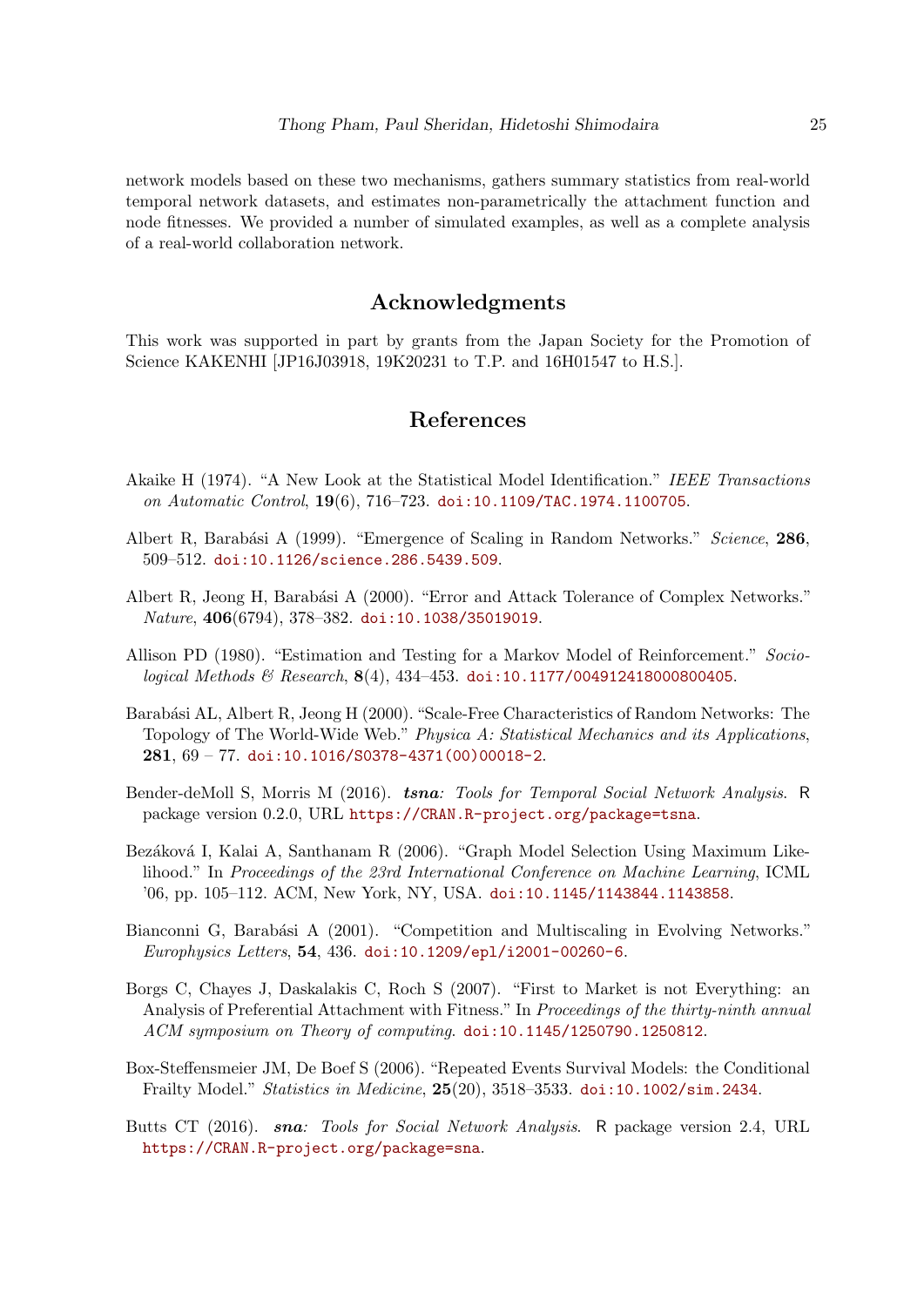- <span id="page-25-16"></span>Butts CT, Leslie-Cook A, Krivitsky PN, Bender-deMoll S (2016). networkDynamic: Dynamic Extensions for Network Objects. R package version 0.9.0, URL [https://CRAN.](https://CRAN.R-project.org/package=networkDynamic) [R-project.org/package=networkDynamic](https://CRAN.R-project.org/package=networkDynamic).
- <span id="page-25-1"></span>Caldarelli G (2007). Scale-Free Networks. Oxford Universiy Press.
- <span id="page-25-5"></span>Caldarelli G, Capocci A, De Los Rios P, Muñoz MA (2002). "Scale-Free Networks from Varying Vertex Intrinsic Fitness." Physical Review Letters, 89, 258702. [doi:10.1103/](http://dx.doi.org/10.1103/PhysRevLett.89.258702) [PhysRevLett.89.258702](http://dx.doi.org/10.1103/PhysRevLett.89.258702).
- <span id="page-25-9"></span>Callaway DS, Hopcroft JE, Kleinberg JM, Newman MEJ, Strogatz SH (2001). "Are Randomly Grown Graphs Really Random?" Physical Review E, 64, 041902. [doi:10.1103/PhysRevE.](http://dx.doi.org/10.1103/PhysRevE.64.041902) [64.041902](http://dx.doi.org/10.1103/PhysRevE.64.041902).
- <span id="page-25-3"></span>Clauset A, Shalizi CR, Newman MEJ (2009). "Power-Law Distributions in Empirical Data." SIAM Review, 51(4), 661–703. [doi:10.1137/070710111](http://dx.doi.org/10.1137/070710111).
- <span id="page-25-10"></span>Coleman JS (1964). Introduction to Mathematical Sociology. Free Press of Glencoe London.
- <span id="page-25-14"></span>Csardi G, Nepusz T (2006). "The igraph Software Package for Complex Network Research." InterJournal, Complex Systems, 1695. URL <http://igraph.org>.
- <span id="page-25-0"></span>Dorogovtsev SN, Mendes JFF (2003). Evolution of Networks: From Biological Nets to the Internet and WWW. Oxford University Press, Inc., New York, NY, USA.
- <span id="page-25-2"></span>Dunne JA, Williams RJ, Martinez ND (2002). "Food-Web Structure and Network Theory: the Role of Connectance and Size." Proceedings of the National Academy of Sciences, 99(20), 12917–12922. [doi:10.1073/pnas.192407699](http://dx.doi.org/10.1073/pnas.192407699).
- <span id="page-25-12"></span>Eddelbuettel D (2013). Seamless R and  $C++$  Integration with **Rcpp**. Springer-Verlag, New York.
- <span id="page-25-13"></span>Eddelbuettel D, Balamuta JJ (2017). "Extending R with  $C_{++}$ : a Brief Introduction to **Rcpp.**" PeerJ Preprints, 5, e3188v1. [doi:10.7287/peerj.preprints.3188v1](http://dx.doi.org/10.7287/peerj.preprints.3188v1).
- <span id="page-25-11"></span>Eddelbuettel D, François R (2011). "Rcpp: Seamless R and  $C_{++}$  Integration." *Journal of* Statistical Software, Articles,  $40(8)$ , 1–18. [doi:10.18637/jss.v040.i08](http://dx.doi.org/10.18637/jss.v040.i08).
- <span id="page-25-7"></span>Eom YH, Jo HH (2014). "Generalized Friendship Paradox in Complex Networks: the Case of Scientific Collaboration." Scientific Reports, 4. [doi:10.1038/srep04603](http://dx.doi.org/10.1038/srep04603).
- <span id="page-25-4"></span>Erdös P, Rényi A (1959). "On Random Graphs." Publicationes Mathematicae Debrecen, 6, 290–297.
- <span id="page-25-6"></span>Feld SL (1991). "Why Your Friends Have More Friends Than You Do." American Journal of Sociology, 96(6), 1464–1477. [doi:10.1086/229693](http://dx.doi.org/10.1086/229693).
- <span id="page-25-8"></span>Guetz AN, Holmes SP (2011). "Adaptive Importance Sampling for Network Growth Models." Annals of Operations Research, 189(1), 187–203. [doi:10.1007/s10479-010-0685-2](http://dx.doi.org/10.1007/s10479-010-0685-2).
- <span id="page-25-15"></span>Handcock MS, Hunter DR, Butts CT, Goodreau SM, Krivitsky PN, Bender-deMoll S, Morris M (2016). statnet: Software Tools for the Statistical Analysis of Network Data. The Statnet Project (<http://www.statnet.org>). R package version 2016.9, URL [https://](https://CRAN.R-project.org/package=statnet) [CRAN.R-project.org/package=statnet](https://CRAN.R-project.org/package=statnet).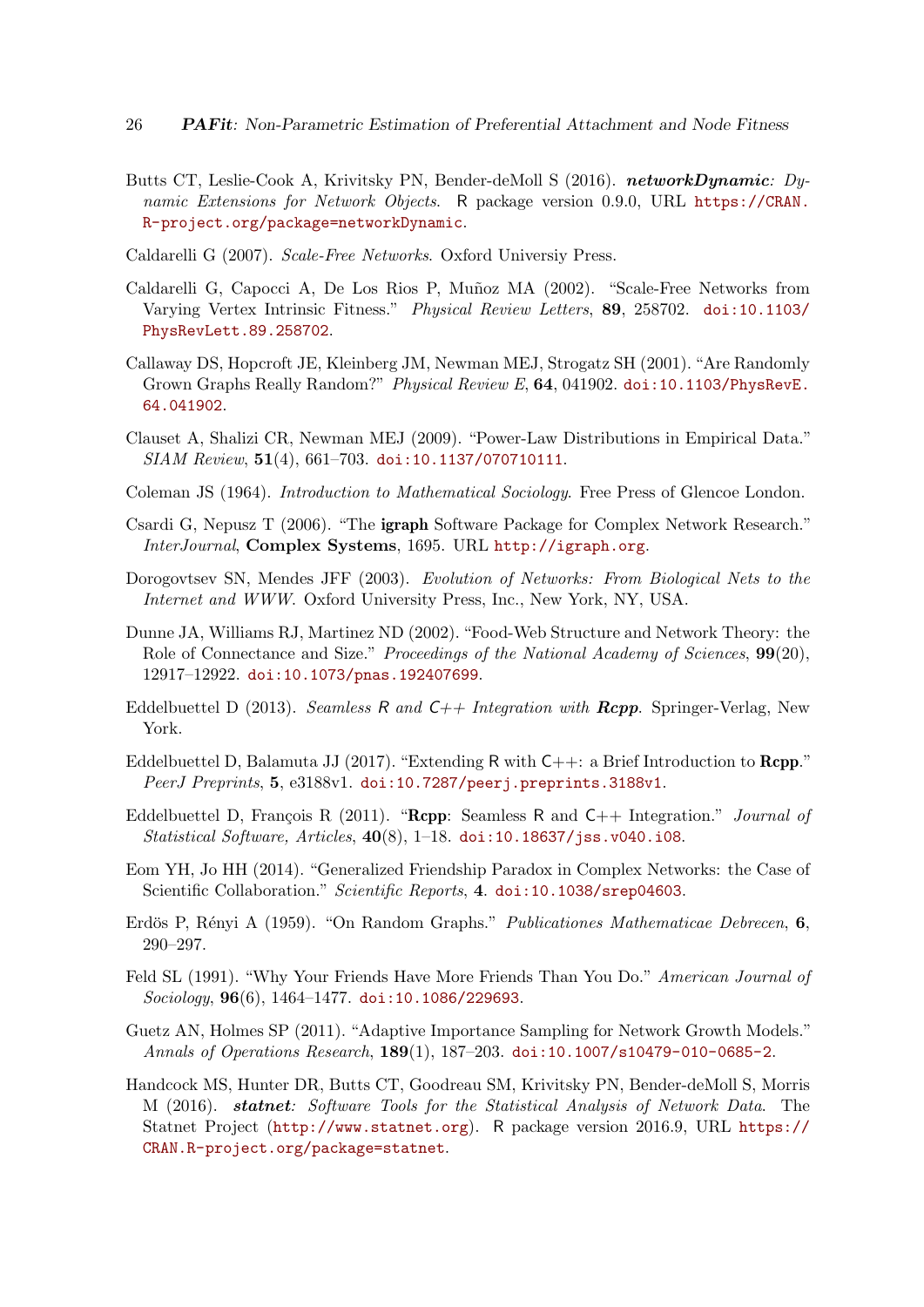- <span id="page-26-10"></span>Handcock MS, Hunter DR, Butts CT, Goodreau SM, Krivitsky PN, Morris M (2018). ergm: Fit, Simulate and Diagnose Exponential-Family Models for Networks. The Statnet Project (<http://www.statnet.org>). R package version 3.9.4, URL [https://CRAN.R-project.](https://CRAN.R-project.org/package=ergm) [org/package=ergm](https://CRAN.R-project.org/package=ergm).
- <span id="page-26-13"></span>Handcock MS, Hunter DR, Butts CT, Goodreau SM, Morris M (2008). "statnet: Software Tools for the Representation, Visualization, Analysis and Simulation of Network Data." Journal of Statistical Software, Articles, 24(1), 1-11. [doi:10.18637/jss.v024.i01](http://dx.doi.org/10.18637/jss.v024.i01).
- <span id="page-26-6"></span>Handcock MS, Jones JH (2004). "Likelihood-Based Inference for Stochastic Models of Sexual Network Formation." Theoretical Population Biology,  $65(4)$ ,  $413 - 422$ . [doi:10.1016/j.](http://dx.doi.org/10.1016/j.tpb.2003.09.006) [tpb.2003.09.006](http://dx.doi.org/10.1016/j.tpb.2003.09.006). Demography in the 21st Century.
- <span id="page-26-4"></span>Hunter D, Lange K (2000). "Quantile Regression via an MM Algorithm." Journal of Computational and Graphical Statistics, pp. 60–77. [doi:10.2307/1390613](http://dx.doi.org/10.2307/1390613).
- <span id="page-26-5"></span>Hunter D, Lange K (2004). "A Tutorial on MM Algorithms." The American Statistician, 58, 30–37. [doi:10.1198/0003130042836](http://dx.doi.org/10.1198/0003130042836).
- <span id="page-26-9"></span>Hunter DR, Handcock MS, Butts CT, Goodreau SM, Morris M (2008). "ergm: a Package to Fit, Simulate and Diagnose Exponential-Family Models for Networks." Journal of Statistical Software, Articles, 24(3), 1–29. [doi:10.18637/jss.v024.i03](http://dx.doi.org/10.18637/jss.v024.i03).
- <span id="page-26-8"></span>INRA, Leger JB (2015). blockmodels: Latent and Stochastic Block Model Estimation by a 'V-EM' Algorithm. R package version 1.1.1, URL [https://CRAN.R-project.org/package=](https://CRAN.R-project.org/package=blockmodels) [blockmodels](https://CRAN.R-project.org/package=blockmodels).
- <span id="page-26-7"></span>Irwin JO (1963). "The Place of Mathematics in Medical and Biological Statistics." Journal of the Royal Statistical Society A,  $126(1)$ , 1–45. [doi:10.2307/2982445](http://dx.doi.org/10.2307/2982445).
- <span id="page-26-2"></span>Jeong H, Néda Z, Barabási A (2003). "Measuring Preferential Attachment in Evolving Networks." *Europhysics Letters*, **61**(61), 567-572. [doi:10.1209/epl/i2003-00166-9](http://dx.doi.org/10.1209/epl/i2003-00166-9).
- <span id="page-26-3"></span>Kelly PJ, Lim LLY (2000). "Survival Analysis for Recurrent Event Data: an Application to Childhood Infectious Diseases." Statistics in Medicine, 19(1), 13–33. [doi:10.1002/\(SICI\)](http://dx.doi.org/10.1002/(SICI)1097-0258(20000115)19:1<13::AID-SIM279>3.0.CO;2-5) [1097-0258\(20000115\)19:1<13::AID-SIM279>3.0.CO;2-5](http://dx.doi.org/10.1002/(SICI)1097-0258(20000115)19:1<13::AID-SIM279>3.0.CO;2-5).
- <span id="page-26-1"></span>Kong J, Sarshar N, Roychowdhury V (2008). "Experience versus Talent Shapes the Structure of the Web." Proceedings of the National Academy of Sciences of the USA, 37, 105. [doi:](http://dx.doi.org/10.1073/pnas.0805921105) [10.1073/pnas.0805921105](http://dx.doi.org/10.1073/pnas.0805921105).
- <span id="page-26-0"></span>Krapivsky P, Rodgers G, Redner S (2001). "Organization of Growing Networks." Physical Review E, p. 066123. [doi:10.1103/PhysRevE.63.066123](http://dx.doi.org/10.1103/PhysRevE.63.066123).
- <span id="page-26-11"></span>Krivitsky P, Handcock M (2008). "Fitting Latent Cluster Models for Networks with latentnet." Journal of Statistical Software, Articles,  $24(5)$ ,  $1-23$ . [doi:10.18637/jss.v024.i05](http://dx.doi.org/10.18637/jss.v024.i05).
- <span id="page-26-12"></span>Krivitsky PN, Handcock MS (2018a). *latentnet: Latent Position and Cluster Models for* Statistical Networks. The Statnet Project (<http://www.statnet.org>). R package version 2.9.0, URL <https://CRAN.R-project.org/package=latentnet>.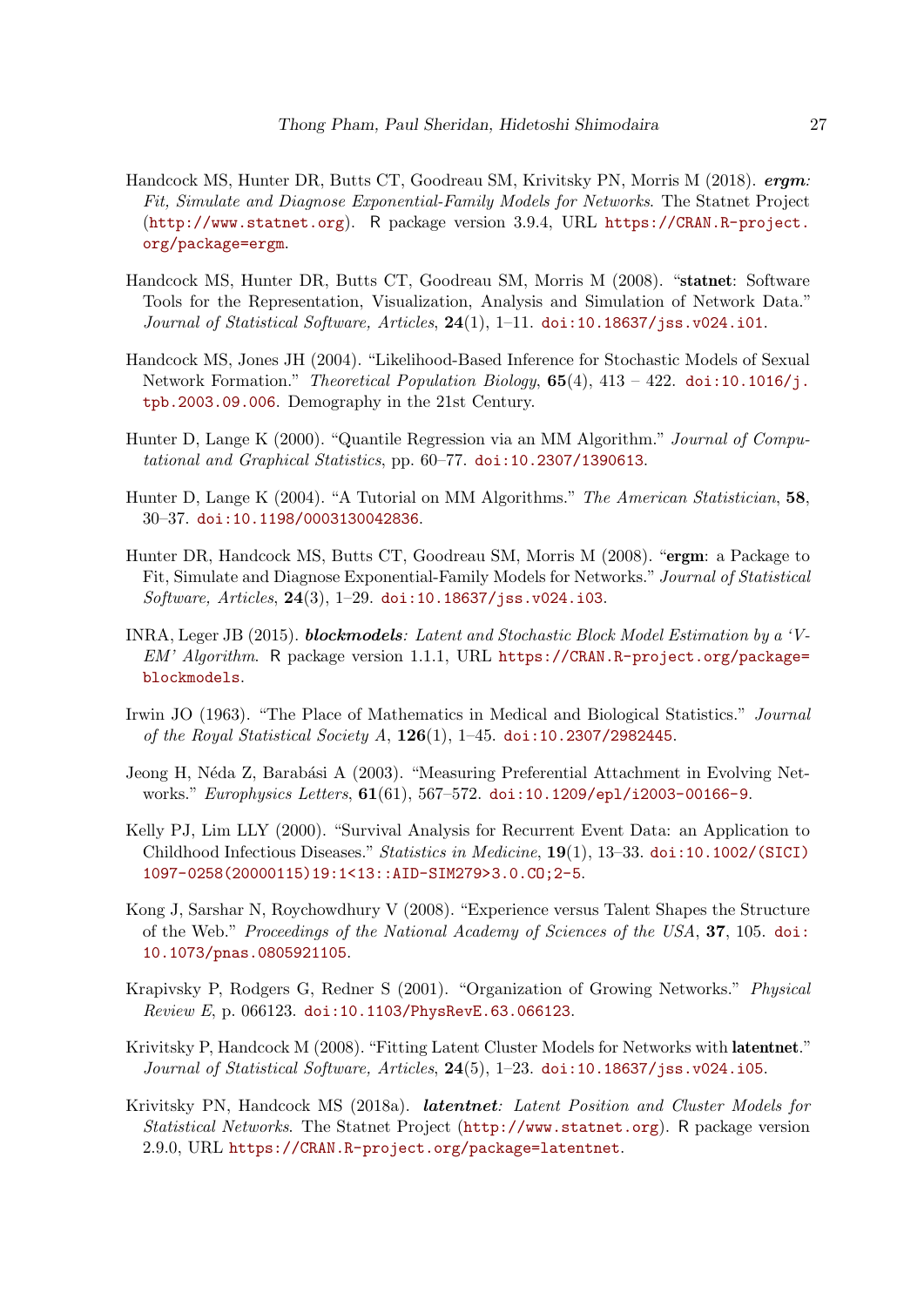- <span id="page-27-6"></span>Krivitsky PN, Handcock MS (2018b). tergm: Fit, Simulate and Diagnose Models for Network Evolution Based on Exponential-Family Random Graph Models. The Statnet Project (<http://www.statnet.org>). R package version 3.5.2, URL [https://CRAN.R-project.](https://CRAN.R-project.org/package=tergm) [org/package=tergm](https://CRAN.R-project.org/package=tergm).
- <span id="page-27-10"></span>Kunegis J (2013). "KONECT – The Koblenz Network Collection." konect.uni-koblenz.de. URL <http://konect.uni-koblenz.de/>.
- <span id="page-27-9"></span>Kunegis J, Blattner M, Moser C (2013). "Preferential Attachment in Online Networks: Measurement and Explanations." In Proceedings of the 5th Annual ACM Web Science Conference, WebSci '13, pp. 205-214. ACM, New York, NY, USA. [doi:10.1145/2464464.](http://dx.doi.org/10.1145/2464464.2464514) [2464514](http://dx.doi.org/10.1145/2464464.2464514).
- <span id="page-27-13"></span>Leifeld P, Cranmer S, Desmarais B (2018). "Temporal Exponential Random Graph Models with btergm: Estimation and Bootstrap Confidence Intervals." Journal of Statistical Software, Articles,  $83(6)$ , 1–36. [doi:10.18637/jss.v083.i06](http://dx.doi.org/10.18637/jss.v083.i06).
- <span id="page-27-11"></span>Leskovec J, Krevl A (2014). "SNAP Datasets: Stanford Large Network Dataset Collection." <http://snap.stanford.edu/data>.
- <span id="page-27-2"></span>Liljeros F, Edling CR, Amaral LAN, Stanley HE, Aberg Y (2001). "The Web of Human Sexual Contacts." Nature, 411(6840), 907–908. [doi:10.1038/35082140](http://dx.doi.org/10.1038/35082140).
- <span id="page-27-7"></span>Matias C, Miele V (2016). "Statistical Clustering of Temporal Networks Through a Dynamic Stochastic Block Model." Journal of the Royal Statistical Society B, 79(4), 1119–1141. [doi:10.1111/rssb.12200](http://dx.doi.org/10.1111/rssb.12200).
- <span id="page-27-12"></span>Matias C, Miele V (2018). **dynsbm**: Dynamic Stochastic Block Models. R package version 0.5, URL <https://CRAN.R-project.org/package=dynsbm>.
- <span id="page-27-8"></span>Momeni N, Rabbat MG (2015). Measuring the Generalized Friendship Paradox in Networks with Quality-Dependent Connectivity, pp. 45–55. Springer-Verlag International Publishing, Cham. [doi:10.1007/978-3-319-16112-9\\_5](http://dx.doi.org/10.1007/978-3-319-16112-9_5).
- <span id="page-27-3"></span>Nekovee M, Moreno Y, Bianconi G, Marsili M (2007). "Theory of Rumour Spreading in Complex Social Networks." Physica A: Statistical Mechanics and its Applications, 374(1),  $457 - 470$ . [doi:10.1016/j.physa.2006.07.017](http://dx.doi.org/10.1016/j.physa.2006.07.017).
- <span id="page-27-1"></span>Newman M (2001). "Clustering and Preferential Attachment in Growing Networks." Physical Review E, 64(2), 025102. [doi:10.1103/PhysRevE.64.025102](http://dx.doi.org/10.1103/PhysRevE.64.025102).
- <span id="page-27-14"></span>Newman M (2006). "Finding Community Structure in Networks Using the Eigenvectors of Matrices." Physical Review E, 74, 036104. [doi:10.1103/PhysRevE.74.036104](http://dx.doi.org/10.1103/PhysRevE.74.036104).
- <span id="page-27-0"></span>Newman M (2010). Networks: an Introduction. Oxford University Press, Inc., New York, NY, USA.
- <span id="page-27-5"></span>Newman M, Forrest S, Balthrop J (2002). "Email Networks and the Spread of Computer Viruses." Physical Review E, 66, 035101. [doi:10.1103/PhysRevE.66.035101](http://dx.doi.org/10.1103/PhysRevE.66.035101).
- <span id="page-27-4"></span>Pastor-Satorras R, Vespignani A (2001). "Epidemic Spreading in Scale-Free Networks." Physical Review Letters, 86, 3200–3203. [doi:10.1103/PhysRevLett.86.3200](http://dx.doi.org/10.1103/PhysRevLett.86.3200).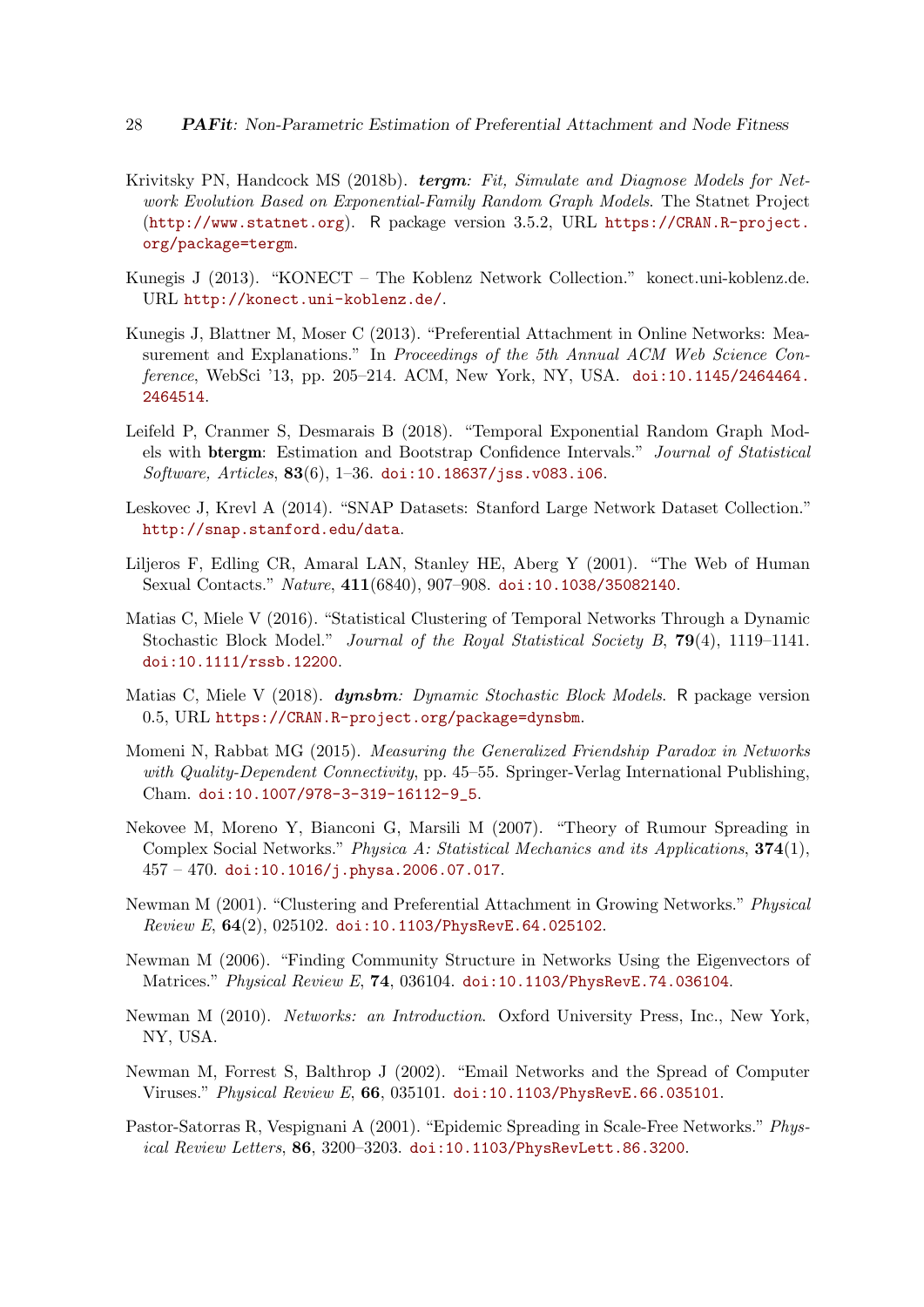- <span id="page-28-9"></span>Pham T, Sheridan P, Shimodaira H (2015). "PAFit: a Statistical Method for Measuring Preferential Attachment in Temporal Complex Networks." PLOS ONE, 10(9), e0137796. [doi:10.1371/journal.pone.0137796](http://dx.doi.org/10.1371/journal.pone.0137796).
- <span id="page-28-4"></span>Pham T, Sheridan P, Shimodaira H (2016). "Joint Estimation of Preferential Attachment and Node Fitness in Growing Complex Networks." Scientific Reports, 6. [doi:10.1038/](http://dx.doi.org/10.1038/srep32558) [srep32558](http://dx.doi.org/10.1038/srep32558).
- <span id="page-28-11"></span>Pham T, Sheridan P, Shimodaira H (2018). **PAFit:** Generative Mechanism Estimation in Temporal Complex Networks. R package version 1.0.0.6, URL [https://CRAN.R-project.](https://CRAN.R-project.org/package=PAFit) [org/package=PAFit](https://CRAN.R-project.org/package=PAFit).
- <span id="page-28-3"></span>Price DdS (1976). "A General Theory of Bibliometric and other Cumulative Advantage Processes." Journal of the American Society for Information Science, 27, 292–306. [doi:](http://dx.doi.org/10.1002/asi.4630270505) [10.1002/asi.4630270505](http://dx.doi.org/10.1002/asi.4630270505).
- <span id="page-28-12"></span>Raftery AE (1995). "Bayesian Model Selection in Social Research." Sociological Methodology, 25, 111–163. ISSN 00811750, 14679531. [doi:10.2307/271063](http://dx.doi.org/10.2307/271063).
- <span id="page-28-0"></span>Redner S (2005). "Citation Statistics from 110 Years of Physical Review." Physics Today, 58(6), 49–54. [doi:10.1063/1.1996475](http://dx.doi.org/10.1063/1.1996475).
- <span id="page-28-1"></span>Ripley RM, Snijders TAB, Bóda Z, Vörös A, Preciado P (2018). "Manual for Siena Version 4.0." Technical report, Oxford: University of Oxford, Department of Statistics; Nuffield College. R package version 1.2-12. [https://www.cran.r-project.org/web/packages/](https://www.cran.r-project.org/web/packages/RSiena/) [RSiena/](https://www.cran.r-project.org/web/packages/RSiena/).
- <span id="page-28-8"></span>Ronda-Pupo GA, Pham T (2018). "The Evolutions of the Rich Get Richer and the Fit Get Richer Phenomena in Scholarly Networks: the Case of the Strategic Management Journal." Scientometrics, 116(1), 363–383. [doi:10.1007/s11192-018-2761-3](http://dx.doi.org/10.1007/s11192-018-2761-3).
- <span id="page-28-13"></span>Schweinberger M, Luna P (2018). "hergm: Hierarchical Exponential-Family Random Graph Models." Journal of Statistical Software, Articles, 85(1), 1-39. [doi:10.18637/jss.v085.](http://dx.doi.org/10.18637/jss.v085.i01) [i01](http://dx.doi.org/10.18637/jss.v085.i01).
- <span id="page-28-5"></span>Sheridan P, Kamimura T, Shimodaira H (2010). "A Scale-Free Structure Prior for Graphical Models with Applications in Functional Genomics." PLoS ONE, 5(11). [doi:10.1371/](http://dx.doi.org/10.1371/journal.pone.0013580) [journal.pone.0013580](http://dx.doi.org/10.1371/journal.pone.0013580).
- <span id="page-28-10"></span>Sheridan P, Onodera T (2018). "A Preferential Attachment Paradox: How Preferential Attachment Combines with Growth to Produce Networks with Log-Normal In-Degree Distributions." Scientific Reports, 8(1), 2811. [doi:10.1038/s41598-018-21133-2](http://dx.doi.org/10.1038/s41598-018-21133-2).
- <span id="page-28-2"></span>Simon HA (1955). "On a Class of Skew Distribution Functions." Biometrika, 42(3-4), 425–440. [doi:10.1093/biomet/42.3-4.425](http://dx.doi.org/10.1093/biomet/42.3-4.425).
- <span id="page-28-7"></span>Sinatra R, Wang D, Deville P, Song C, Barabási AL (2016). "Quantifying the Evolution of Individual Scientific Impact." Science, 354(6312). [doi:10.1126/science.aaf5239](http://dx.doi.org/10.1126/science.aaf5239).
- <span id="page-28-6"></span>Wang D, Song C, Barabási AL (2013). "Quantifying Long-Term Scientific Impact." Science, 342(6154), 127–132. [doi:10.1126/science.1237825](http://dx.doi.org/10.1126/science.1237825).